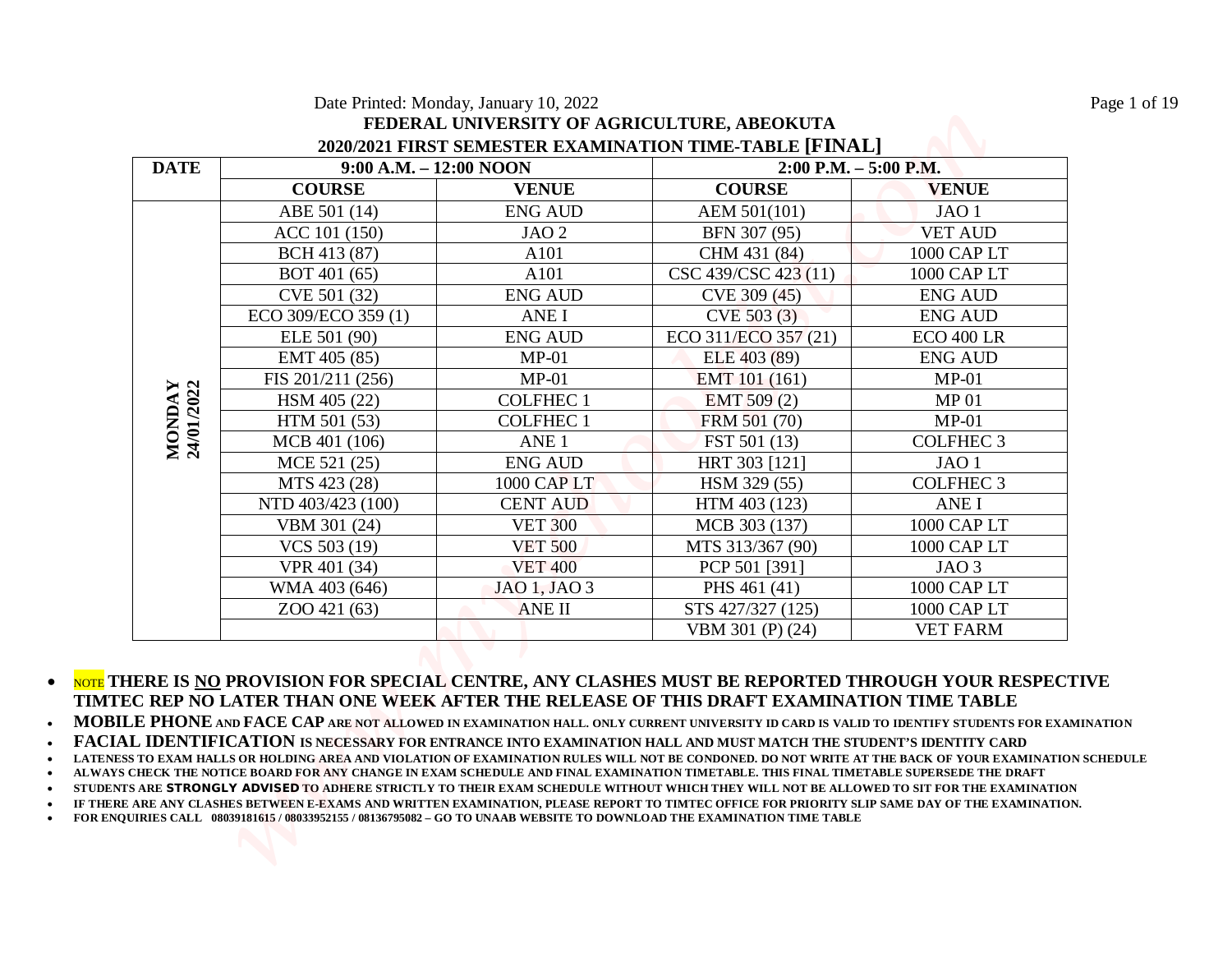Date Printed: Monday, January 10, 2022 Page 2 of 19

|  | 170<br>.40 <sup>1</sup><br>(P)<br>VPR. | <b>PARA</b><br>$\mathcal{A} \mathbf{B}$<br>$\sim$        |
|--|----------------------------------------|----------------------------------------------------------|
|  | $-1$<br>700<br>(61<br>46<br>ΖU         | <b>ATTE</b><br>$\sim$ T <sub>n</sub><br>`!\\<br>-<br>AUL |

|             |                     | Date Printed: Monday, January 10, 2022 | VPR 401 (P) {29}  | PARA VET LAB             |
|-------------|---------------------|----------------------------------------|-------------------|--------------------------|
|             |                     |                                        | ZOO 461 (61)      | <b>CENT AUD</b>          |
|             |                     |                                        |                   |                          |
| <b>DATE</b> |                     | 9:00 A.M. - 12:00 NOON                 |                   | $2:00$ P.M. $-5:00$ P.M. |
|             | <b>COURSE</b>       | <b>VENUE</b>                           | <b>COURSE</b>     | <b>VENUE</b>             |
|             | AEM 213 (248)       | JAO <sub>3</sub>                       | AAD 505 (107)     | CAD                      |
|             | BAM 401/ETS 413(32) | <b>BAM 400 LR</b>                      | ACC 309 (180)     | JAO <sub>3</sub>         |
|             | BCH 303 (117)       | A 101                                  | ARD 503 (128)     | JAO <sub>3</sub>         |
|             | BFN 205 (1)         | <b>BAM 400 LR</b>                      | BCH 423 (82)      | A 101                    |
|             | CHM 305 (165)       | 1000 CAP LT                            | BFN 315 (103)     | <b>VET AUD</b>           |
|             | CPT 501/511 [93]    | CAD                                    | CHM 401 (85)      | 1000 CAP LT              |
|             | CSC 307 (116)       | 1000 CAP LT                            | CVE 311 (97)      | <b>ENG AUD</b>           |
|             | CVE 509 (160)       | <b>ENG AUD</b>                         | $ECO$ 405 (2)     | <b>VET AUD</b>           |
|             | ECO 261(6)          | <b>BAM 400 LR</b>                      | ELE 401 (46)      | <b>ENG AUD</b>           |
|             | FST 515 (68)        | <b>COLFHEC1</b>                        | EMT 401 (130)     | $MP-01$                  |
|             | HSM 327 (141)       | ANE I                                  | ETS 311 (8)       | <b>VET AUD</b>           |
|             | HSM 429 (41)        | <b>COLFHEC 2</b>                       | FST 401 (86)      | <b>CENT AUD</b>          |
|             | HTM 409 (120)       | <b>CENT AUD/COLFHEC 2</b>              | HRT 505 [80]      | JAO <sub>3</sub>         |
|             | MTE 511 (25)        | <b>ENG AUD</b>                         | HSM 407 (35)      | <b>CENT AUD</b>          |
|             | PHS 351 (87)        | 1000 CAP LT                            | MCE 527/507 (28)  | <b>ENG AUD</b>           |
|             | STS 371 (168)       | JAO <sub>3</sub>                       | PCP 503 [75]      | JAO <sub>3</sub>         |
|             | VCT 601 (34)        | <b>VET 600</b>                         | STS 483/413 (120) | 1000 CAP LT              |
|             | ZOO 463 (147)       | A 101                                  | VCM 505 (19)      | <b>VET 500</b>           |
|             |                     |                                        | VBP 203 (P) (40)  | PHYSIO VET LAB           |
|             |                     |                                        | ZOO 465 (143)     | 1000 CAP LT              |

**MOBILE PHONE AND FACE CAP ARE NOT ALLOWED IN EXAMINATION HALL. ONLY CURRENT UNIVERSITY ID CARD IS VALID TO IDENTIFY STUDENTS FOR EXAMINATION** 

**FACIAL IDENTIFICATION IS NECESSARY FOR ENTRANCE INTO EXAMINATION HALL AND MUST MATCH THE STUDENT'S IDENTITY CARD**

**LATENESS TO EXAM HALLS OR HOLDING AREA AND VIOLATION OF EXAMINATION RULES WILL NOT BE CONDONED. DO NOT WRITE AT THE BACK OF YOUR EXAMINATION SCHEDULE** 

**ALWAYS CHECK THE NOTICE BOARD FOR ANY CHANGE IN EXAM SCHEDULE AND FINAL EXAMINATION TIMETABLE. THIS FINAL TIMETABLE SUPERSEDE THE DRAFT** 

**STUDENTS ARE STRONGLY ADVISED TO ADHERE STRICTLY TO THEIR EXAM SCHEDULE WITHOUT WHICH THEY WILL NOT BE ALLOWED TO SIT FOR THE EXAMINATION** 

**IF THERE ARE ANY CLASHES BETWEEN E-EXAMS AND WRITTEN EXAMINATION, PLEASE REPORT TO TIMTEC OFFICE FOR PRIORITY SLIP SAME DAY OF THE EXAMINATION.**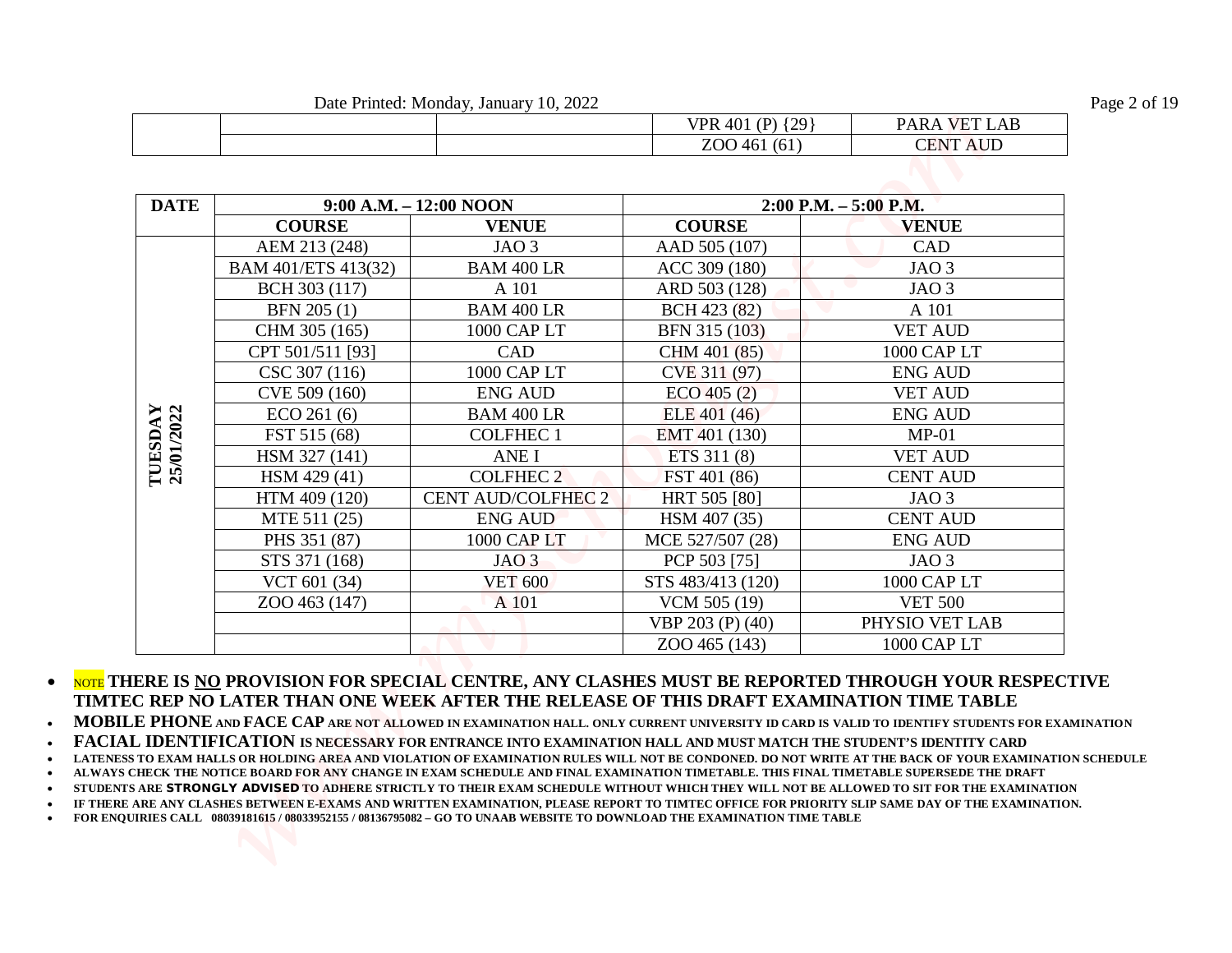|             |                       | Date Printed: Monday, January 10, 2022 |                       |                          |
|-------------|-----------------------|----------------------------------------|-----------------------|--------------------------|
| <b>DATE</b> |                       | $9:00$ A.M. $-12:00$ NOON              |                       | $2:00$ P.M. $-5:00$ P.M. |
|             | <b>COURSE</b>         | <b>VENUE</b>                           | <b>COURSE</b>         | <b>VENUE</b>             |
|             | ABE 509 & ABE 527 (2) | <b>ENG AUD</b>                         | ABE 511 & ABE 535 (3) | <b>ENG AUD</b>           |
|             | AEM 503 (113)         | CAD                                    | ACC 205 (40)          | $MP-01$                  |
|             | ANN 509 (427)         | JAO <sub>3</sub>                       | BAM 309/BAM 203 (4)   | $MP-01$                  |
|             | BOT 323 (126)         | A 101                                  | BFN 207(155)          | 1000 CAP LT              |
|             | CHM 309 (109)         | 1000 CAP LT                            | CHM 411 (82)          | 1000 CAP LT              |
|             | CMS 101 (150)         | JAO <sub>1</sub>                       | CVE 403 (38)          | <b>ENG AUD</b>           |
|             | ELE 525/505 (35)      | <b>ENG AUD</b>                         | $ECO$ 415 (4)         | $MP-01$                  |
|             | FIS 509 (80)          | $MP-01$                                | ELE 405 (46)          | <b>ENG AUD</b>           |
|             | FRM 505 (35)          | $MP-01$                                | EMT 503 (15)          | $MP-01$                  |
|             | HSM 311 (76)          | <b>COLFHEC 3</b>                       | ETS 309 (7)           | CAD                      |
|             | HTM 309 (126)         | <b>CENT AUD/COLFHEC 2</b>              | FST 503 (120)         | $MP-01$                  |
|             | HTM 503 (46)          | <b>COLFHEC 2</b>                       | HRT 507 [64]          | CAD                      |
|             | MCB 405 (104)         | A 101                                  | HSM 411 (26)          | PATTERN DRAFT LAB        |
|             | MTS 443 (28)          | 1000 CAP LT                            | HTM 405 (116)         | <b>CENT AUD</b>          |
|             | NTD 311 (120)         | MP <sub>01</sub>                       | MCE 501 (26)          | <b>ENG AUD</b>           |
|             | PBS 507 [70]          | JAO <sub>3</sub>                       | MTE 503 (26)          | <b>ENG AUD</b>           |
|             | PHS 211 (134)         | 1000 CAP LT                            | MTS 341 (196)         | 1000 CAP LT              |
|             | STS 305 (130)         | 500 COMPLAB                            | NTD 421 (100)         | $MP-01$                  |
|             | VBP 303 (40) (P)      | <b>VET LAB</b>                         | SOS 519 [153]         | CAD                      |
|             | VCM 401 (40)          | <b>VET 400</b>                         | VCM 401 $(20)$ $(P)$  | <b>VET FARM</b>          |
|             | WMA 313 (58)          | $MP-01$                                | WMA 309 (59)          | $MP-01$                  |
|             | WRM 513 (35)          | $MP-01$                                | ZOO 469 (58)          | A 101                    |
|             | ZOO 467 (60)          | A 101                                  | ZOO 315 (119)         | A 101                    |

**MOBILE PHONE AND FACE CAP ARE NOT ALLOWED IN EXAMINATION HALL. ONLY CURRENT UNIVERSITY ID CARD IS VALID TO IDENTIFY STUDENTS FOR EXAMINATION** 

**FACIAL IDENTIFICATION IS NECESSARY FOR ENTRANCE INTO EXAMINATION HALL AND MUST MATCH THE STUDENT'S IDENTITY CARD**

**LATENESS TO EXAM HALLS OR HOLDING AREA AND VIOLATION OF EXAMINATION RULES WILL NOT BE CONDONED. DO NOT WRITE AT THE BACK OF YOUR EXAMINATION SCHEDULE** 

**ALWAYS CHECK THE NOTICE BOARD FOR ANY CHANGE IN EXAM SCHEDULE AND FINAL EXAMINATION TIMETABLE. THIS FINAL TIMETABLE SUPERSEDE THE DRAFT** 

**STUDENTS ARE STRONGLY ADVISED TO ADHERE STRICTLY TO THEIR EXAM SCHEDULE WITHOUT WHICH THEY WILL NOT BE ALLOWED TO SIT FOR THE EXAMINATION** 

**IF THERE ARE ANY CLASHES BETWEEN E-EXAMS AND WRITTEN EXAMINATION, PLEASE REPORT TO TIMTEC OFFICE FOR PRIORITY SLIP SAME DAY OF THE EXAMINATION.**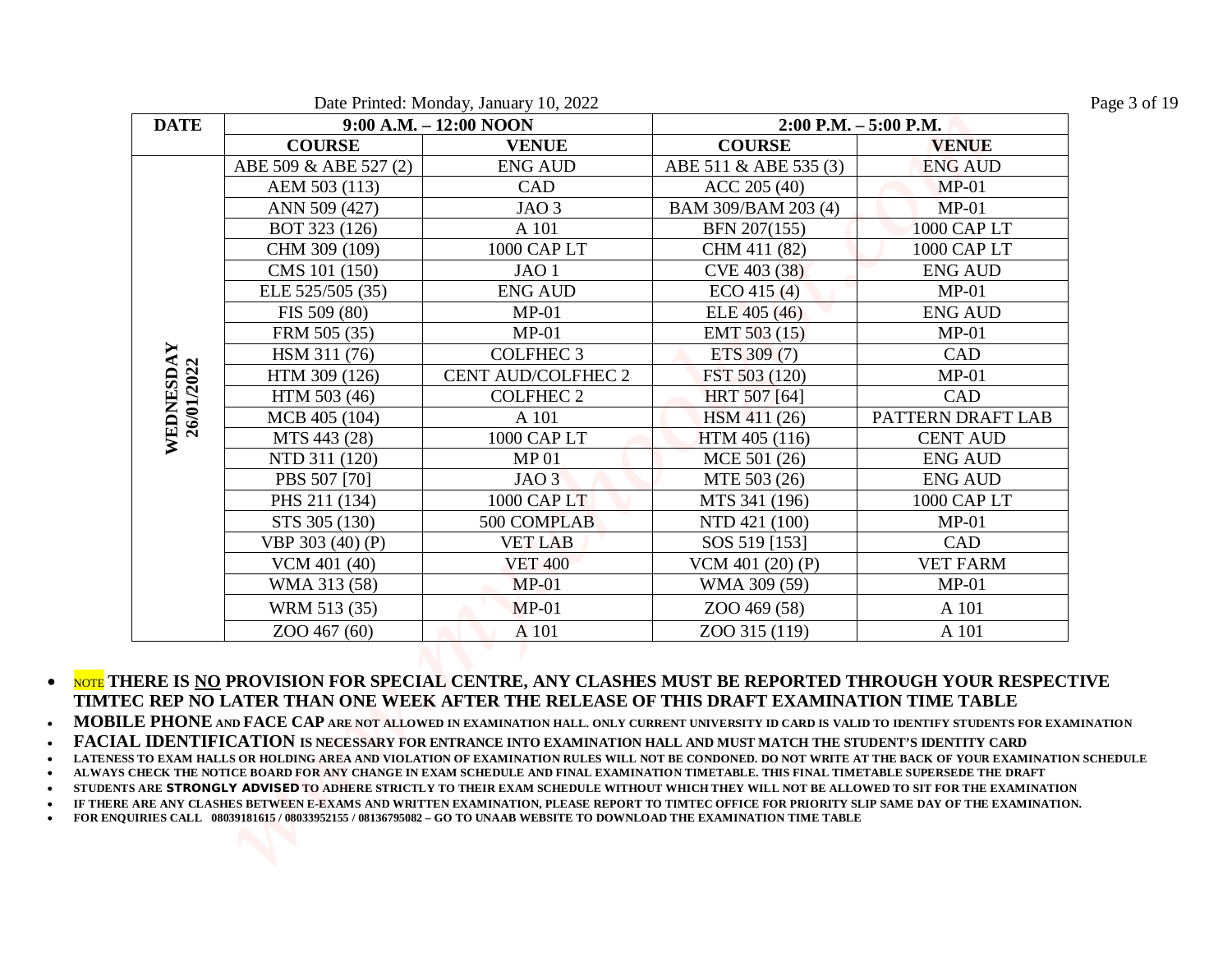|             |                        | Date Printed: Monday, January 10, 2022 |               |                       |
|-------------|------------------------|----------------------------------------|---------------|-----------------------|
| <b>DATE</b> | 9:00 A.M. - 12:00 NOON |                                        |               | 2:00 P.M. - 5:00 P.M. |
|             | <b>COURSE</b>          | <b>VENUE</b>                           | <b>COURSE</b> | <b>VENUE</b>          |
|             | ABE 405/AGE511 (31)    | <b>ENG AUD</b>                         | APH 501 (149) | JAO <sub>2</sub>      |
|             | ABG 507 (72)           | JAO <sub>2</sub>                       | ARD 501 (240) | JAO <sub>3</sub>      |
|             | ACC 401(6)             | 1000 CAP LT                            | BAM 213 (5)   | JAO <sub>2</sub>      |
|             | ANP 509 (61)           | JAO <sub>2</sub>                       | BCH 433 (87)  | A 101                 |
|             | BCH 405 (86)           | A 101                                  | BFN 401 (2)   | JAO <sub>2</sub>      |
|             | CHM 413 (81)           | 1000 CAP LT                            | CSC 339 (47)  | 1000 CAP LT           |
|             | CPT 503 [94]           | JAO <sub>2</sub>                       | CVE 405 (39)  | <b>ENG AUD</b>        |
|             | CVE 301 (46)           | <b>ENG AUD</b>                         | ECO 101 (150) | JAO <sub>1</sub>      |
| 27/01/2022  | ECO 401 (135)          | 1000 CAP LT                            | ECO 257(1)    | JAO <sub>2</sub>      |
|             | ELE 507/511 (40)       | <b>ENG AUD</b>                         | ELE 407 (88)  | <b>ENG AUD</b>        |
|             | ETS 403 (17)           | 1000 CAP LT                            | EMT 517 (150) | $MP-01$               |
|             | FIS 313 (114)          | MP <sub>01</sub>                       | ETS $209(1)$  | JAO <sub>2</sub>      |
|             | HSM 409 (41)           | <b>COLFHEC 3</b>                       | FIS 503 (79)  | $MP-01$               |
|             | HTM 509 (46)           | <b>COLFHEC 3</b>                       | FRM 511 (35)  | $MP-01$               |
|             | MCE 411 (34)           | <b>ENG AUD</b>                         | HSM 323 (150) | COLFHEC 1 & 2         |
|             | MTE 407 (45)           | <b>ENG AUD</b>                         | HTM 413 (125) | <b>CENT AUD</b>       |
|             | NTD 405 (100)          | <b>CENT AUD</b>                        | MCB 407 (105) | ANE <sub>1</sub>      |
|             | PHS 311 (87)           | 1000 CAP LT                            | MCE 511 (29)  | <b>ENG AUD</b>        |
|             | STS 441 (120)          | 1000 CAP LT                            | PHS 455 (5)   | 1000 CAP LT           |
|             | VCH 501 (19)           | <b>VET 500</b>                         | PRM 505 (89)  | JAO <sub>3</sub>      |
|             | WMA 307 (133)          | $MP-01$                                | SOS 515 [229] | JAO <sub>3</sub>      |
|             | ZOO 471 (64)           | A 101                                  | ZOO 473 (60)  | A 101                 |

**•** NOTE THERE IS NO PROVISION FOR SPECIAL CENTRE, ANY CLASHES MUST BE REPORTED THROUGH YOUR RESPECTIVE **TIMTEC REP NO LATER THAN ONE WEEK AFTER THE RELEASE OF THIS DRAFT EXAMINATION TIME TABLE** 

**MOBILE PHONE AND FACE CAP ARE NOT ALLOWED IN EXAMINATION HALL. ONLY CURRENT UNIVERSITY ID CARD IS VALID TO IDENTIFY STUDENTS FOR EXAMINATION** 

**FACIAL IDENTIFICATION IS NECESSARY FOR ENTRANCE INTO EXAMINATION HALL AND MUST MATCH THE STUDENT'S IDENTITY CARD**

**LATENESS TO EXAM HALLS OR HOLDING AREA AND VIOLATION OF EXAMINATION RULES WILL NOT BE CONDONED. DO NOT WRITE AT THE BACK OF YOUR EXAMINATION SCHEDULE** 

**ALWAYS CHECK THE NOTICE BOARD FOR ANY CHANGE IN EXAM SCHEDULE AND FINAL EXAMINATION TIMETABLE. THIS FINAL TIMETABLE SUPERSEDE THE DRAFT** 

**STUDENTS ARE STRONGLY ADVISED TO ADHERE STRICTLY TO THEIR EXAM SCHEDULE WITHOUT WHICH THEY WILL NOT BE ALLOWED TO SIT FOR THE EXAMINATION** 

**IF THERE ARE ANY CLASHES BETWEEN E-EXAMS AND WRITTEN EXAMINATION, PLEASE REPORT TO TIMTEC OFFICE FOR PRIORITY SLIP SAME DAY OF THE EXAMINATION.**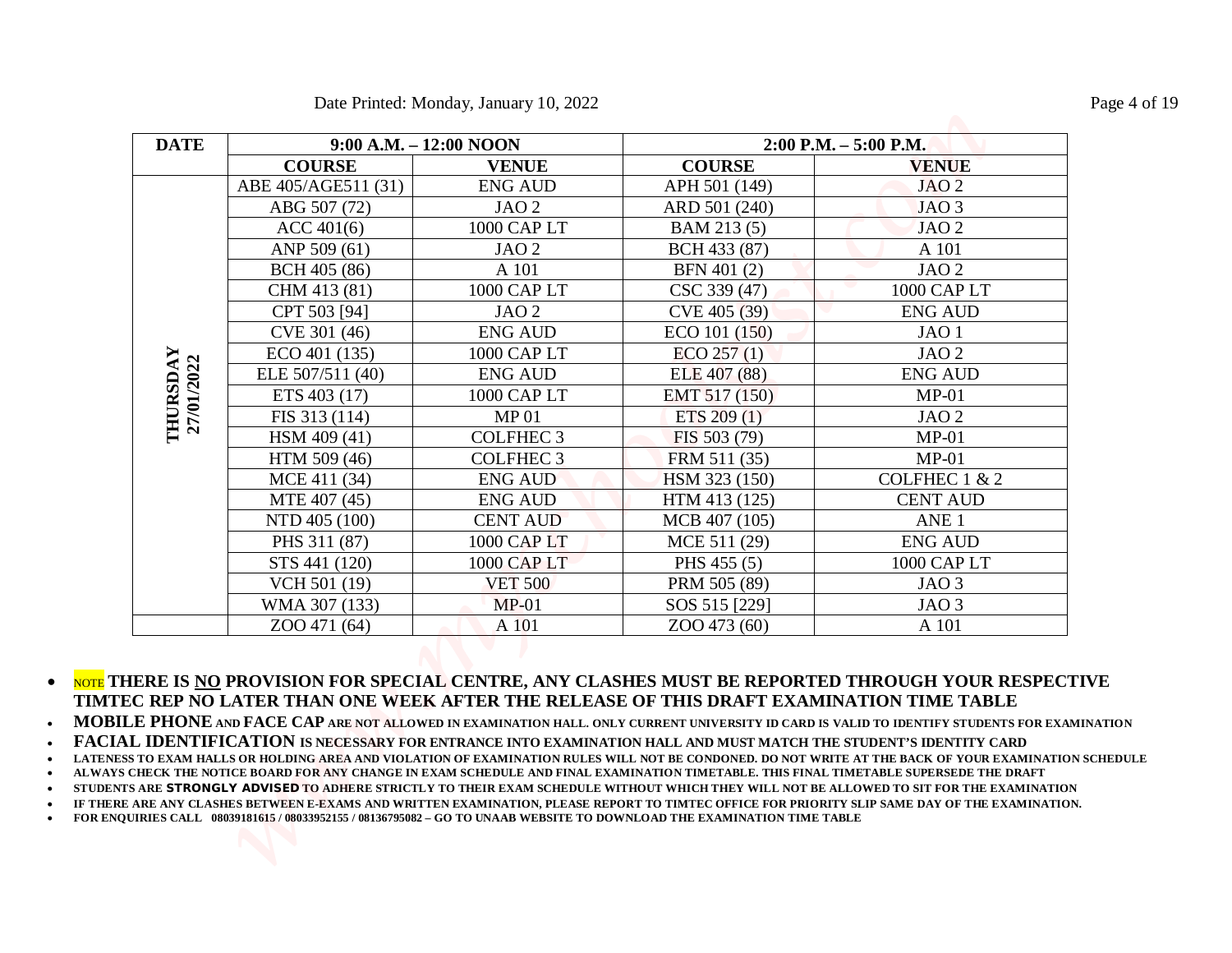|             |                  | Date Printed: Monday, January 10, 2022 |                       |                      |
|-------------|------------------|----------------------------------------|-----------------------|----------------------|
|             |                  | $9:00$ A.M. $-12:00$ NOON              | 2:30 P.M. - 5:30 P.M. |                      |
| <b>DATE</b> | <b>COURSE</b>    | <b>VENUE</b>                           | <b>COURSE</b>         | <b>VENUE</b>         |
|             | AAD 507(108)     | CAD                                    | ACC 201(1)            | 1000 CAP LT          |
|             | ABE 503 (12)     | <b>ENG AUD</b>                         | ARD 505 (147)         | CAD                  |
|             | AEM 509(107)     | JAO <sub>3</sub>                       | BAM 303 (32)          | 1000 CAP LT          |
|             | ANN 507 (88)     | CAD                                    | BCH 301 (115)         | <b>ANEI</b>          |
|             | BFN 317 (92)     | <b>CPL</b>                             | BIO 405 (78)          | A 101                |
|             | BOT 407 (64)     | A 101                                  | BOT 303 (126)         | A 101                |
|             | CSC 225 (161)    | ANE I, ANE II                          | CHM 311 (116)         | 1000 CAP LT          |
|             | CSC 319 (124)    | MP 03/04                               | CVE 321 (45)          | <b>CVE STUDIO</b>    |
|             | CVE 523/505 (1)  | <b>ENG AUD</b>                         | ECO 305/ECO 355 (9)   | 1000 CAP LT          |
|             | ECO 259(1)       | <b>VET AUD</b>                         | ELE 309 (50)          | <b>ENG AUD</b>       |
| 28/01/2022  | ELE 513/509 (40) | <b>ENG AUD</b>                         | EMT 515 (15)          | $MP-01$              |
| FRIDAY      | EMT 421 (70)     | $MP-01$                                | EMT 521 (50)          | <b>MP01</b>          |
|             | ETS 301 (130)    | <b>VET AUD</b>                         | FRM 509 (35)          | $MP-01$              |
|             | FST 403 (83)     | <b>COLFHEC1</b>                        | HSM 439 (41)          | <b>COLFHEC 3</b>     |
|             | FWM 313 (82)     | $MP-01$                                | HTM 507 (46)          | <b>COLFHEC 3</b>     |
|             | HSM 335 (57)     | <b>COLFHEC3</b>                        | MCE 505 (24)          | <b>ENG AUD</b>       |
|             | HSM 441 (6)      | <b>COLFHEC 3</b>                       | MTS 211 (318)         | 1000 CAP LT          |
|             | HTM 305 (126)    | <b>CENT AUD</b>                        | NTD 411 (100)         | <b>CENT AUD</b>      |
|             | MCE 313 (45)     | <b>ENG AUD</b>                         | PBS 501 [66]          | JAO <sub>1</sub>     |
|             | MTE 501 (26)     | <b>ENG AUD</b>                         | PHS 411 (41)          | <b>MP01</b>          |
|             | MTS 361 (91)     | 1000 CAP LT                            | VCM 501 (30)          | <b>VET 500</b>       |
|             | PBS 311 [589]    | $JAO$ 1, 2 & 3                         | VPM 401 (P) (29)      | <b>VET MICRO LAB</b> |

**•** NOTE THERE IS NO PROVISION FOR SPECIAL CENTRE, ANY CLASHES MUST BE REPORTED THROUGH YOUR RESPECTIVE **TIMTEC REP NO LATER THAN ONE WEEK AFTER THE RELEASE OF THIS DRAFT EXAMINATION TIME TABLE** 

**MOBILE PHONE AND FACE CAP ARE NOT ALLOWED IN EXAMINATION HALL. ONLY CURRENT UNIVERSITY ID CARD IS VALID TO IDENTIFY STUDENTS FOR EXAMINATION** 

**FACIAL IDENTIFICATION IS NECESSARY FOR ENTRANCE INTO EXAMINATION HALL AND MUST MATCH THE STUDENT'S IDENTITY CARD**

**LATENESS TO EXAM HALLS OR HOLDING AREA AND VIOLATION OF EXAMINATION RULES WILL NOT BE CONDONED. DO NOT WRITE AT THE BACK OF YOUR EXAMINATION SCHEDULE** 

**ALWAYS CHECK THE NOTICE BOARD FOR ANY CHANGE IN EXAM SCHEDULE AND FINAL EXAMINATION TIMETABLE. THIS FINAL TIMETABLE SUPERSEDE THE DRAFT** 

**STUDENTS ARE STRONGLY ADVISED TO ADHERE STRICTLY TO THEIR EXAM SCHEDULE WITHOUT WHICH THEY WILL NOT BE ALLOWED TO SIT FOR THE EXAMINATION** 

**IF THERE ARE ANY CLASHES BETWEEN E-EXAMS AND WRITTEN EXAMINATION, PLEASE REPORT TO TIMTEC OFFICE FOR PRIORITY SLIP SAME DAY OF THE EXAMINATION.**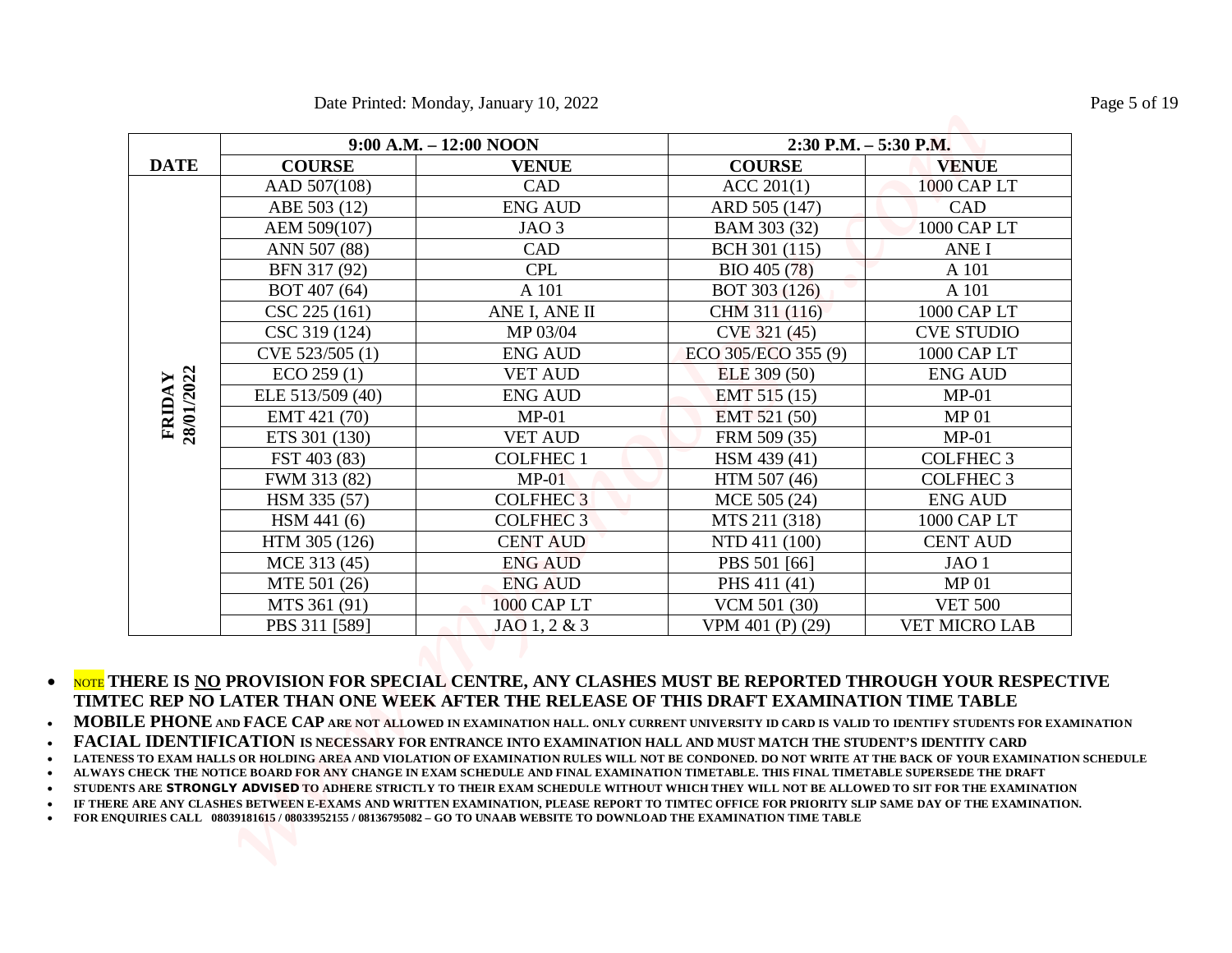Date Printed: Monday, January 10, 2022 Page 6 of 19

| PHS 251 (262) | 1000 CAP LT    | WRM 507 (36) | $MP-01$ |
|---------------|----------------|--------------|---------|
| STS 325 (130) | 1000 CAP LT    |              |         |
| VBA 201 (42)  | <b>VET 200</b> |              |         |
| VPM 401 (34)  | <b>VET 400</b> |              |         |
| WMA 507 (7)   | $MP-01$        |              |         |
| WMA 503 (68)  | MP 01          |              |         |

|                            |                               | Date Printed: Monday, January 10, 2022 |                               |                                |
|----------------------------|-------------------------------|----------------------------------------|-------------------------------|--------------------------------|
|                            | PHS 251 (262)                 | 1000 CAP LT                            | WRM 507 (36)                  | $MP-01$                        |
|                            | STS 325 (130)                 | 1000 CAP LT                            |                               |                                |
|                            | VBA 201 (42)                  | <b>VET 200</b>                         |                               |                                |
|                            | VPM 401 (34)                  | <b>VET 400</b>                         |                               |                                |
|                            | WMA 507 (7)                   | $MP-01$                                |                               |                                |
|                            | WMA 503 (68)                  | MP <sub>01</sub>                       |                               |                                |
|                            | <b>COURSE</b><br>AAD 501(107) | <b>VENUE</b><br>JAO <sub>2</sub>       | <b>COURSE</b><br>ABE 401 (34) | <b>VENUE</b><br><b>ENG AUD</b> |
|                            |                               |                                        |                               |                                |
|                            | ABE 513/ ABE 523 (9)          | <b>ENG AUD</b>                         | AGE 401 (1)                   | <b>ENG AUD</b>                 |
|                            | ACC 203 (8)                   | 1000 CAP LT                            | ANN 513 (205)                 | JAO <sub>3</sub>               |
|                            | ANP 503 (60)                  | CAD                                    | BAM 409 (14)                  | <b>VET AUD</b>                 |
|                            | ARD 507(129)                  | JAO <sub>1</sub>                       | BCH 305 (117)                 | A 101                          |
|                            | BCH 409 (87)<br>BIO 201 (436) | A 101<br>1000 CAP LT, A 101            | BFN 203 (5)                   | <b>VET AUD</b><br>A 101/ANE 1  |
|                            |                               | 1000 CAP LT                            | BOT 301 (130)                 | 1000 CAP LT                    |
|                            | ECO 201/ECO 211/ECO           |                                        | CHM 403 (88)                  |                                |
| <b>IONDAY</b><br>1/01/2024 | 251(14)                       |                                        |                               |                                |
|                            | CSC 335/CSC 315 (8)           | 1000 CAP LT                            | CVE 425/409 (39)              | <b>ENG AUD</b>                 |
|                            | CSC 431/CSC 421 (71)          | 1000 CAP LT                            | ETS 101 (150)                 | JAO <sub>2</sub>               |
|                            | CVE 303 (2)                   | <b>ENG AUD</b>                         | ETS 305 (8)                   | <b>VET AUD</b>                 |
| ⊠ ສ                        | CVE 525/507 (2)<br>ECO 409(2) | <b>ENG AUD</b><br><b>1000 CAP LT</b>   | FST 309 (103)<br>FWM 311 (81) | 1000 CAP LT<br>$MP-01$         |
|                            |                               |                                        |                               |                                |

**MOBILE PHONE AND FACE CAP ARE NOT ALLOWED IN EXAMINATION HALL. ONLY CURRENT UNIVERSITY ID CARD IS VALID TO IDENTIFY STUDENTS FOR EXAMINATION** 

**FACIAL IDENTIFICATION IS NECESSARY FOR ENTRANCE INTO EXAMINATION HALL AND MUST MATCH THE STUDENT'S IDENTITY CARD**

**LATENESS TO EXAM HALLS OR HOLDING AREA AND VIOLATION OF EXAMINATION RULES WILL NOT BE CONDONED. DO NOT WRITE AT THE BACK OF YOUR EXAMINATION SCHEDULE** 

**ALWAYS CHECK THE NOTICE BOARD FOR ANY CHANGE IN EXAM SCHEDULE AND FINAL EXAMINATION TIMETABLE. THIS FINAL TIMETABLE SUPERSEDE THE DRAFT** 

**STUDENTS ARE STRONGLY ADVISED TO ADHERE STRICTLY TO THEIR EXAM SCHEDULE WITHOUT WHICH THEY WILL NOT BE ALLOWED TO SIT FOR THE EXAMINATION** 

**IF THERE ARE ANY CLASHES BETWEEN E-EXAMS AND WRITTEN EXAMINATION, PLEASE REPORT TO TIMTEC OFFICE FOR PRIORITY SLIP SAME DAY OF THE EXAMINATION.**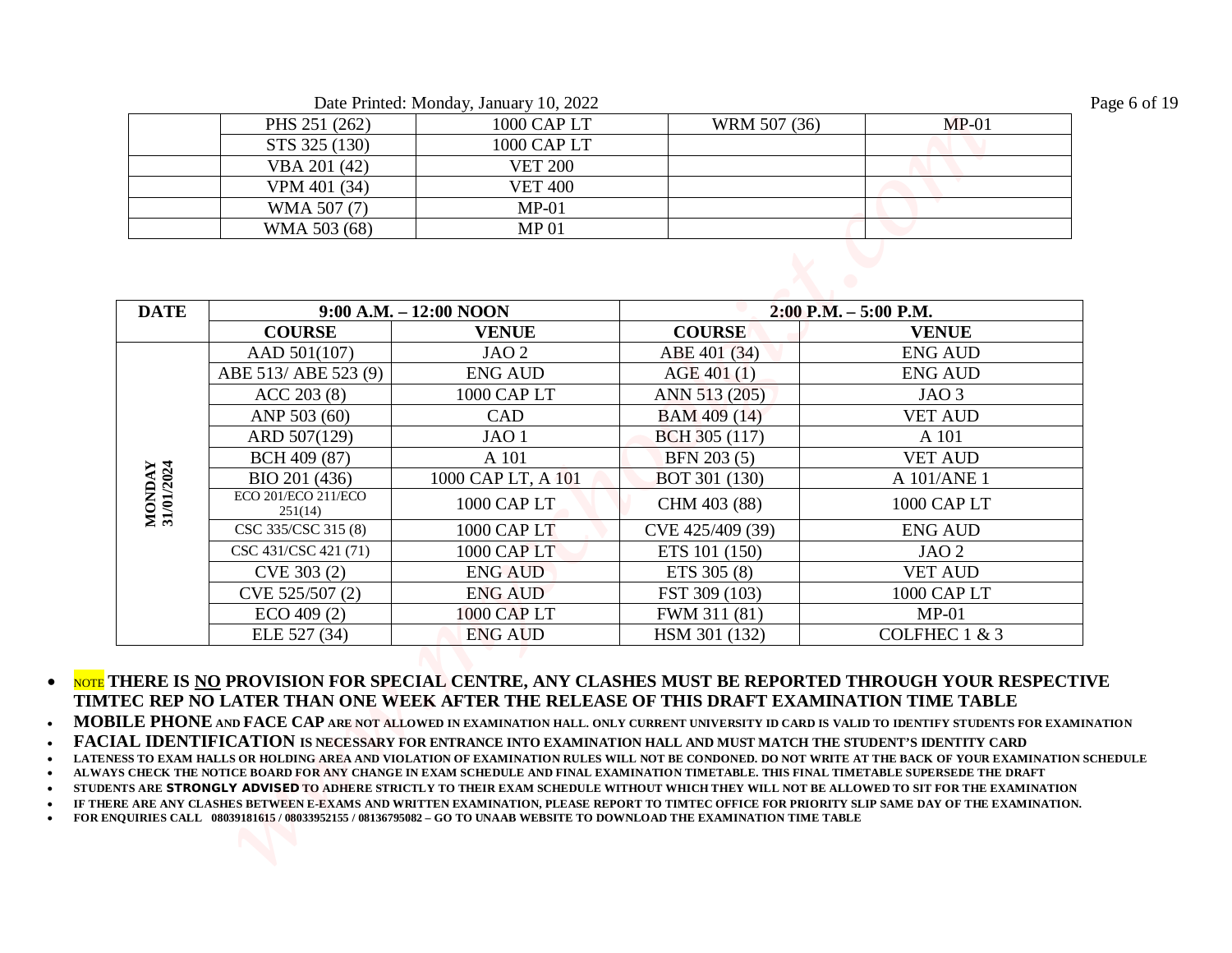| Date Printed: Monday, January 10, 2022 | Page 7 of 19 |
|----------------------------------------|--------------|
|----------------------------------------|--------------|

| EMT 513 (85)                      |                                      |                             |                                  |
|-----------------------------------|--------------------------------------|-----------------------------|----------------------------------|
|                                   | $MP-01$                              | HTM 311 (132)               | 1000 CAP LT                      |
| FIS 507 (79)                      | $MP-01$                              | MCB 301(134)                | A 101                            |
| HRT 503 [609]                     | JAO 1, 2 & 3, CPL                    | NTD 305 (120)               | <b>ANEI</b>                      |
| HTM 303 (133)                     | CENT AUD/COLFHEC 2                   | PBS 509 [68]                | JAO <sub>3</sub>                 |
| MCE 509 (25)                      | <b>ENG AUD</b>                       | PHS 441 (36)                | 1000 CAP LT                      |
| MCB 403 (105)                     | A 101                                | VPC 401 (P) (34)            | <b>VET PHARMA LAB</b>            |
| MTE 507 (26)                      | <b>ENG AUD</b>                       | VPT 501 (P) (29)            | <b>VET PATHO LAB</b>             |
| MTS 453 (80)                      | <b>ANEI</b>                          | WMA 501 (99)                | $MP-01$                          |
| NTD 409/427 (100)                 | COLFHEC 1 & 2                        | WRM 505 (35)                | $MP-01$                          |
| PHS 233 (135)                     | <b>BIO LAB</b>                       |                             |                                  |
| PRM 501 (89)                      | CAD                                  |                             |                                  |
| STS 425 (120)                     | <b>ANEI</b>                          |                             |                                  |
| VCH 601 (34)                      | <b>VET 600</b>                       |                             |                                  |
| VPC 401 (34)                      | <b>VET 400</b>                       |                             |                                  |
| VPT 501 (19)                      | <b>VET 500</b>                       |                             |                                  |
|                                   |                                      |                             |                                  |
|                                   | $9:00$ A.M. $-12:00$ NOON            |                             | $2:00$ P.M. $-5:00$ P.M.         |
| <b>COURSE</b>                     | <b>VENUE</b>                         | <b>COURSE</b>               | <b>VENUE</b>                     |
| ABE 301 (45)                      | <b>ENG AUD</b>                       | ABE 505 (11)                | ANE II                           |
| ABG 503 (75)                      | JAO <sub>3</sub>                     | ACC 305 (170)               | <b>MP01</b>                      |
| ACC 303 (7)                       | <b>VET AUD</b>                       | AER 503 (350)               | JAO <sub>3</sub>                 |
| ARD 201/211(233)<br>BAM 101 (150) | JAO <sub>3</sub><br>JAO <sub>2</sub> | BAM 205 (40)<br>BFN 411 (5) | <b>VET AUD</b><br><b>VET AUD</b> |

| <b>DATE</b>                | $9:00$ A.M. $-12:00$ NOON |                  |               | $2:00$ P.M. $-5:00$ P.M. |
|----------------------------|---------------------------|------------------|---------------|--------------------------|
|                            | <b>COURSE</b>             | <b>VENUE</b>     | <b>COURSE</b> | <b>VENUE</b>             |
|                            | ABE 301 (45)              | <b>ENG AUD</b>   | ABE 505 (11)  | ANE II                   |
| JDAY<br>/2022              | ABG 503 (75)              | JAO <sub>3</sub> | ACC 305 (170) | MP <sub>01</sub>         |
| ESD                        | ACC 303 (7)               | <b>VET AUD</b>   | AER 503 (350) | JAO <sub>3</sub>         |
| $\mathfrak{D}$<br>ᄃ<br>' ತ | ARD 201/211(233)          | JAO <sub>3</sub> | BAM 205 (40)  | VET AUD                  |
|                            | BAM 101 (150)             | JAO <sub>2</sub> | BFN 411 (5)   | VET AUD                  |

**MOBILE PHONE AND FACE CAP ARE NOT ALLOWED IN EXAMINATION HALL. ONLY CURRENT UNIVERSITY ID CARD IS VALID TO IDENTIFY STUDENTS FOR EXAMINATION** 

**FACIAL IDENTIFICATION IS NECESSARY FOR ENTRANCE INTO EXAMINATION HALL AND MUST MATCH THE STUDENT'S IDENTITY CARD**

**LATENESS TO EXAM HALLS OR HOLDING AREA AND VIOLATION OF EXAMINATION RULES WILL NOT BE CONDONED. DO NOT WRITE AT THE BACK OF YOUR EXAMINATION SCHEDULE** 

**ALWAYS CHECK THE NOTICE BOARD FOR ANY CHANGE IN EXAM SCHEDULE AND FINAL EXAMINATION TIMETABLE. THIS FINAL TIMETABLE SUPERSEDE THE DRAFT** 

**STUDENTS ARE STRONGLY ADVISED TO ADHERE STRICTLY TO THEIR EXAM SCHEDULE WITHOUT WHICH THEY WILL NOT BE ALLOWED TO SIT FOR THE EXAMINATION** 

**IF THERE ARE ANY CLASHES BETWEEN E-EXAMS AND WRITTEN EXAMINATION, PLEASE REPORT TO TIMTEC OFFICE FOR PRIORITY SLIP SAME DAY OF THE EXAMINATION.**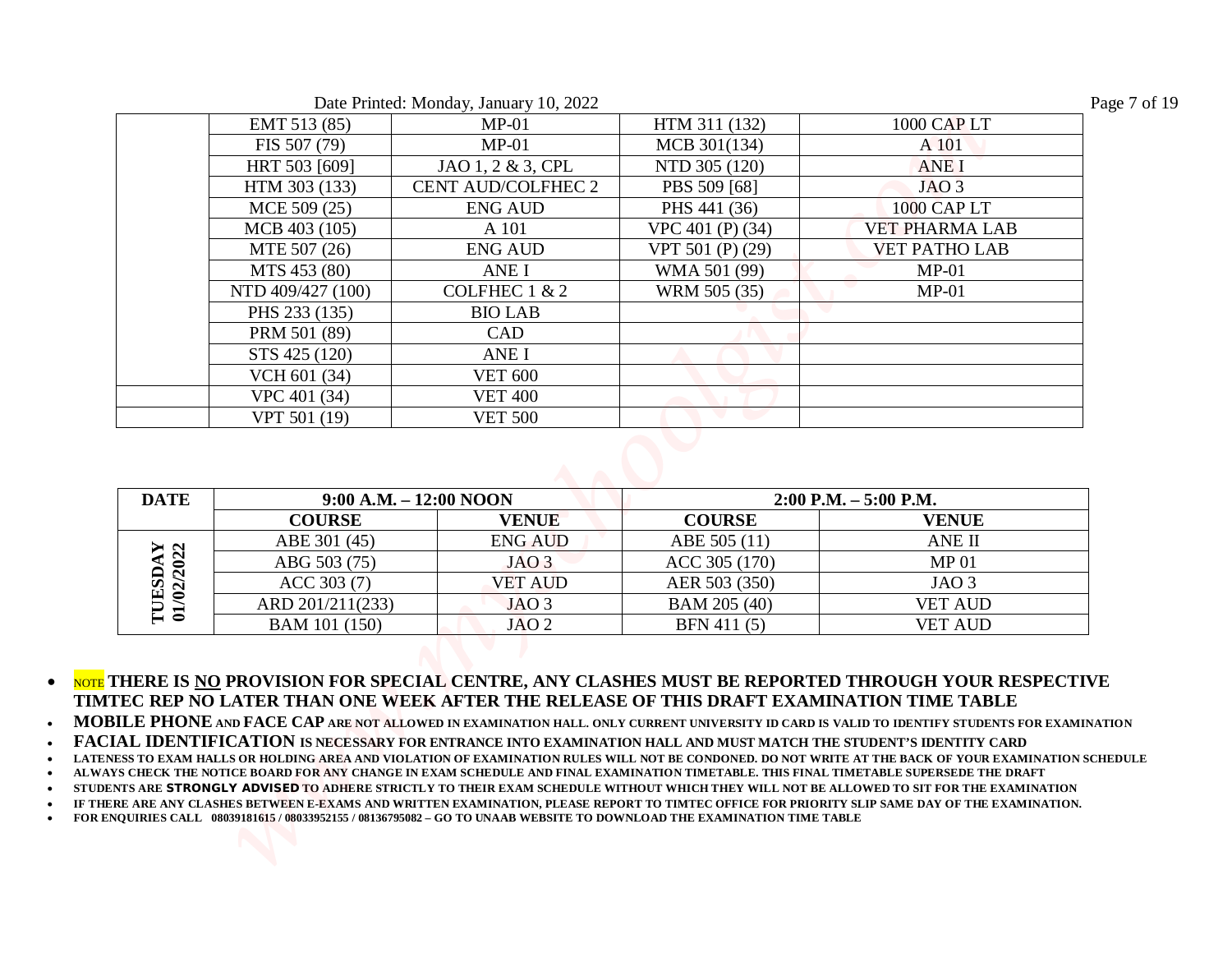| Date Printed: Monday, January 10, 2022 | Page 8 of 19 |
|----------------------------------------|--------------|
|----------------------------------------|--------------|

|     |                           | Date Printed: Monday, January 10, 2022 |                            |                          |
|-----|---------------------------|----------------------------------------|----------------------------|--------------------------|
|     | BCH 429 (87)              | A 101                                  | CHM 321 (107)              | 1000 CAP LT              |
|     | BFN 309 (94)              | <b>VET AUD</b>                         | CSC 205 (164)              | MP 03/04                 |
|     | BOT 403 (67)              | A 101                                  | CSC 207 (10)               | 1000 CAP LT              |
|     | CHM 425 (85)              | <b>CHM LAB</b>                         | CVE 423 (40)               | <b>ANEI</b>              |
|     | CSC 311 (120)             | MP 03/04                               | ECO 411(4)<br>ELE 409 (88) | <b>VET AUD</b>           |
|     | ECO 303/ECO 353 (7)       | <b>VET AUD</b>                         |                            | ANE II                   |
|     | EMT 505 (16)              | $MP-01$                                | EMT 415 (80)               | <b>MP01</b>              |
|     | FIS 315 (114)             | $MP-01$                                | ETS 411 (15)               | <b>VET AUD</b>           |
|     | FRM 507 (35)              | $MP-01$                                | HSM 435 (26)               | <b>COLFHEC 2</b>         |
|     | FST 505 (68)              | <b>COLFHEC 2</b>                       | HTM 401 (113)              | <b>CENT AUD</b>          |
|     | HSM 325 (56)              | <b>CENT AUD</b>                        | MCB 305 (244)              | A 101                    |
|     | HTM 511 (46)              | <b>CENT AUD</b>                        | MCE 405/421 (40)           | <b>ANEI</b>              |
|     | MCE 203 (288)             | ANE $1 & 1 \& 11$                      | MTS 223 (434)              | 1000 CAP LT              |
|     | $MCE$ 515 (E) (25)        | <b>ENG AUD</b>                         | VBA $301(P)$ $(30)$        | <b>VET ANAT LAB</b>      |
|     | MTS 323 (187)             | 1000 CAP LT                            | WRM 503 (35)               | $MP-01$                  |
|     | NTD 309 (120)             | COLFHEC 1 & 3                          | WMA 509 (91)               | $MP-01$                  |
|     | STS 203 (300)             | 1000 CAP LT                            | ZOO 361 (124)              | ANE <sub>1</sub>         |
|     | VBA 301 (41)              | <b>VET 300</b>                         |                            |                          |
|     | $9:00$ A.M. $-12:00$ NOON |                                        |                            | $2:00$ P.M. $-5:00$ P.M. |
|     | <b>COURSE</b>             | <b>VENUE</b>                           | <b>COURSE</b>              | <b>VENUE</b>             |
| ≥旨岂 | ACC 405 (2)               | <b>VET AUD</b>                         | ABE 515 & ABE 529 (1)      | <b>ANE II</b>            |
|     | AEM 511(107)              | JAO <sub>2</sub>                       | ABG 505 (76)               | JAO <sub>3</sub>         |

| <b>DATE</b> |              | $9:00$ A.M. $-12:00$ NOON |                       | $2:00$ P.M. $-5:00$ P.M. |
|-------------|--------------|---------------------------|-----------------------|--------------------------|
|             | COURSE       | <b>VENUE</b>              | <b>COURSE</b>         | <b>VENUE</b>             |
| 頁           | ACC 405 (2)  | <b>VET AUD</b>            | ABE 515 & ABE 529 (1) | ANE II                   |
| ≥ ⊞         | AEM 511(107) | JAO 2                     | ABG 505 (76)          | JAO 3                    |

**MOBILE PHONE AND FACE CAP ARE NOT ALLOWED IN EXAMINATION HALL. ONLY CURRENT UNIVERSITY ID CARD IS VALID TO IDENTIFY STUDENTS FOR EXAMINATION** 

**FACIAL IDENTIFICATION IS NECESSARY FOR ENTRANCE INTO EXAMINATION HALL AND MUST MATCH THE STUDENT'S IDENTITY CARD**

**LATENESS TO EXAM HALLS OR HOLDING AREA AND VIOLATION OF EXAMINATION RULES WILL NOT BE CONDONED. DO NOT WRITE AT THE BACK OF YOUR EXAMINATION SCHEDULE** 

**ALWAYS CHECK THE NOTICE BOARD FOR ANY CHANGE IN EXAM SCHEDULE AND FINAL EXAMINATION TIMETABLE. THIS FINAL TIMETABLE SUPERSEDE THE DRAFT** 

**STUDENTS ARE STRONGLY ADVISED TO ADHERE STRICTLY TO THEIR EXAM SCHEDULE WITHOUT WHICH THEY WILL NOT BE ALLOWED TO SIT FOR THE EXAMINATION** 

**IF THERE ARE ANY CLASHES BETWEEN E-EXAMS AND WRITTEN EXAMINATION, PLEASE REPORT TO TIMTEC OFFICE FOR PRIORITY SLIP SAME DAY OF THE EXAMINATION.**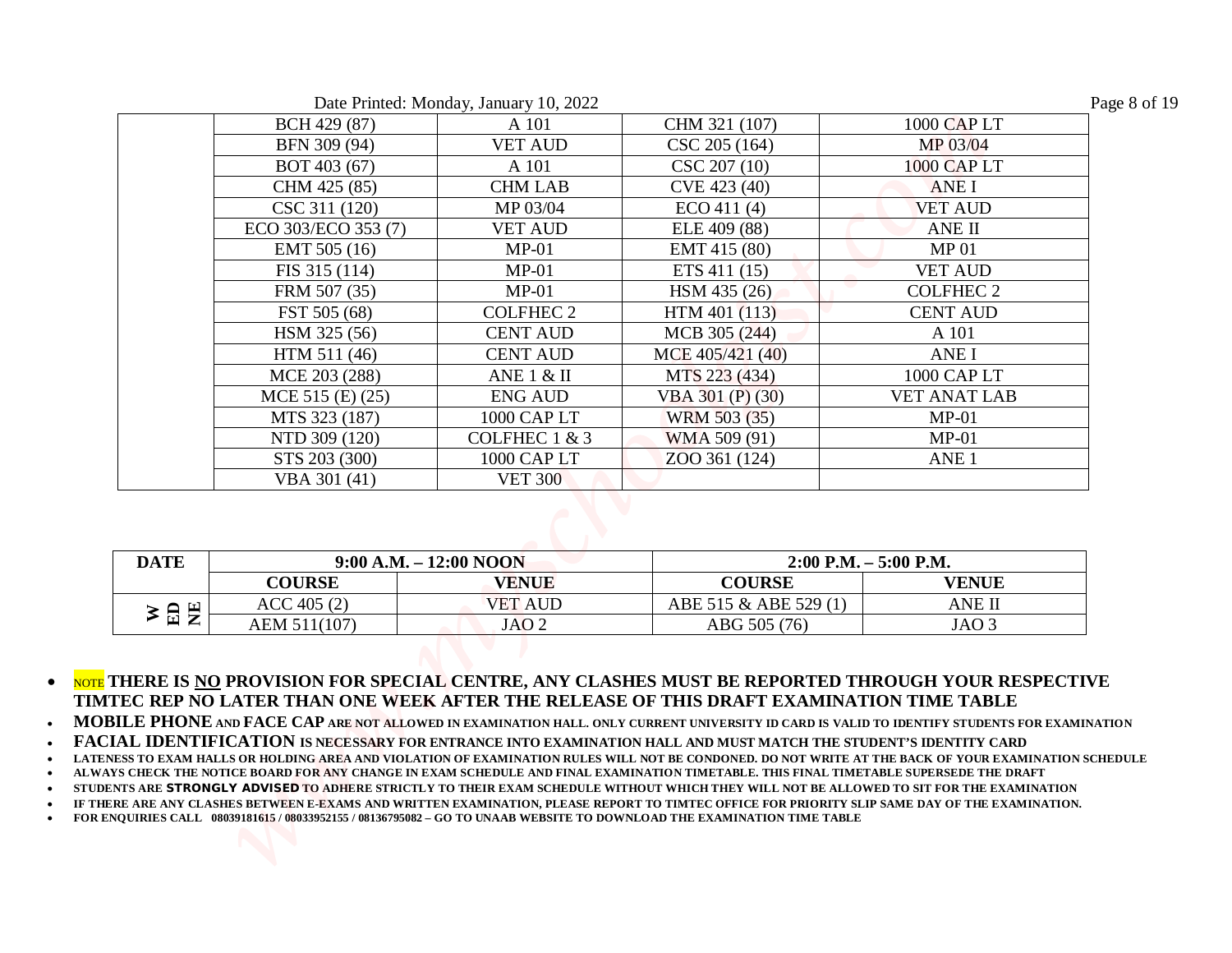| Date Printed: Monday, January 10, 2022 | Page 9 of 19 |
|----------------------------------------|--------------|
|----------------------------------------|--------------|

| ANN 503 (324)                     | Date Printed: Monday, January 10, 2022<br>JAO <sub>3</sub> | ANP 507 (59)                   | JAO <sub>3</sub>          |
|-----------------------------------|------------------------------------------------------------|--------------------------------|---------------------------|
|                                   |                                                            |                                |                           |
| BAM 215 (50)                      | <b>MP01</b>                                                | ARD 509 (128)                  | JAO <sub>3</sub>          |
| BFN 311 (93)                      | MP <sub>01</sub><br><b>ANEI</b>                            | BFN 101 (150)<br>BOT 331 (137) | JAO <sub>2</sub><br>A 101 |
| BOT 305 (125)<br>BOT 411 (67)     | A 101                                                      | CMS 201/BAM 207(120)           | 1000 CAP LT               |
|                                   | JAO <sub>2</sub>                                           |                                | ANE $1 & 1$               |
| CPT 505/515 [95]<br>CSC 209 (161) | 1000 CAP LT                                                | CVE 201 (276)<br>CVE 417 (39)  | ANE I                     |
| CVE 527/517 (33)                  | <b>ENG AUD</b>                                             | ELE 301 (75)                   | ANE II                    |
| ECO 403 (124)                     | <b>VET AUD</b>                                             | EMT 307 (92)                   | $MP-01$                   |
|                                   | $MP-01$                                                    |                                | $MP-01$                   |
| EMT 501 (120)<br>ETS 313 (9)      | <b>MP01</b>                                                | FIS 307 (115)<br>FST 413 (87)  | 1000 CAP LT               |
| FIS 311 (114)                     | $MP-01$                                                    |                                | $MP-01$                   |
|                                   |                                                            | FWM 309 (82)                   |                           |
| HSM 303 (132)                     | 1000 CAP LT                                                | HSM 413 (26)                   | <b>CENT AUD</b>           |
| HTM 301 (123)                     | 1000 CAP LT                                                | MCB 307 (250)                  | A 101                     |
| HTM 515 (46)                      | <b>COLFHEC 2</b>                                           | MCE 317 (103)                  | <b>ENG AUD</b>            |
| MTE 505 (26)                      | <b>ENG AUD</b>                                             | MTS 311 (102)                  | 1000 CAP LT               |
| NTD 209 (120)                     | <b>CENT AUD</b>                                            | NTD 407/425 (100)              | <b>CENT AUD</b>           |
| PHS 443 (43)                      | 1000 CAPLT                                                 | PHS 341 (92)                   | 1000 CAP LT               |
| PBS 503 [69]                      | JAO <sub>1</sub>                                           | STS 429 (117)                  | 1000 CAP LT               |
| PCP 507 [76]                      | JAO <sub>1</sub>                                           | VBA 203 (P) (40)               | <b>VET ANAT LAB</b>       |
| SOS 513 [158]                     | JAO <sub>3</sub>                                           | VCM 503 (22)                   | <b>VET 500</b>            |
| VBA 203 (40)                      | <b>VET 200</b>                                             | WMA 423 (72)                   | $MP-01$                   |
| ZOO 365 (136)                     | A 101                                                      |                                |                           |

- **MOBILE PHONE AND FACE CAP ARE NOT ALLOWED IN EXAMINATION HALL. ONLY CURRENT UNIVERSITY ID CARD IS VALID TO IDENTIFY STUDENTS FOR EXAMINATION**
- **FACIAL IDENTIFICATION IS NECESSARY FOR ENTRANCE INTO EXAMINATION HALL AND MUST MATCH THE STUDENT'S IDENTITY CARD**
- **LATENESS TO EXAM HALLS OR HOLDING AREA AND VIOLATION OF EXAMINATION RULES WILL NOT BE CONDONED. DO NOT WRITE AT THE BACK OF YOUR EXAMINATION SCHEDULE**
- **ALWAYS CHECK THE NOTICE BOARD FOR ANY CHANGE IN EXAM SCHEDULE AND FINAL EXAMINATION TIMETABLE. THIS FINAL TIMETABLE SUPERSEDE THE DRAFT**
- **STUDENTS ARE STRONGLY ADVISED TO ADHERE STRICTLY TO THEIR EXAM SCHEDULE WITHOUT WHICH THEY WILL NOT BE ALLOWED TO SIT FOR THE EXAMINATION**
- **IF THERE ARE ANY CLASHES BETWEEN E-EXAMS AND WRITTEN EXAMINATION, PLEASE REPORT TO TIMTEC OFFICE FOR PRIORITY SLIP SAME DAY OF THE EXAMINATION.**
- **FOR ENQUIRIES CALL 08039181615 / 08033952155 / 08136795082 GO TO UNAAB WEBSITE TO DOWNLOAD THE EXAMINATION TIME TABLE**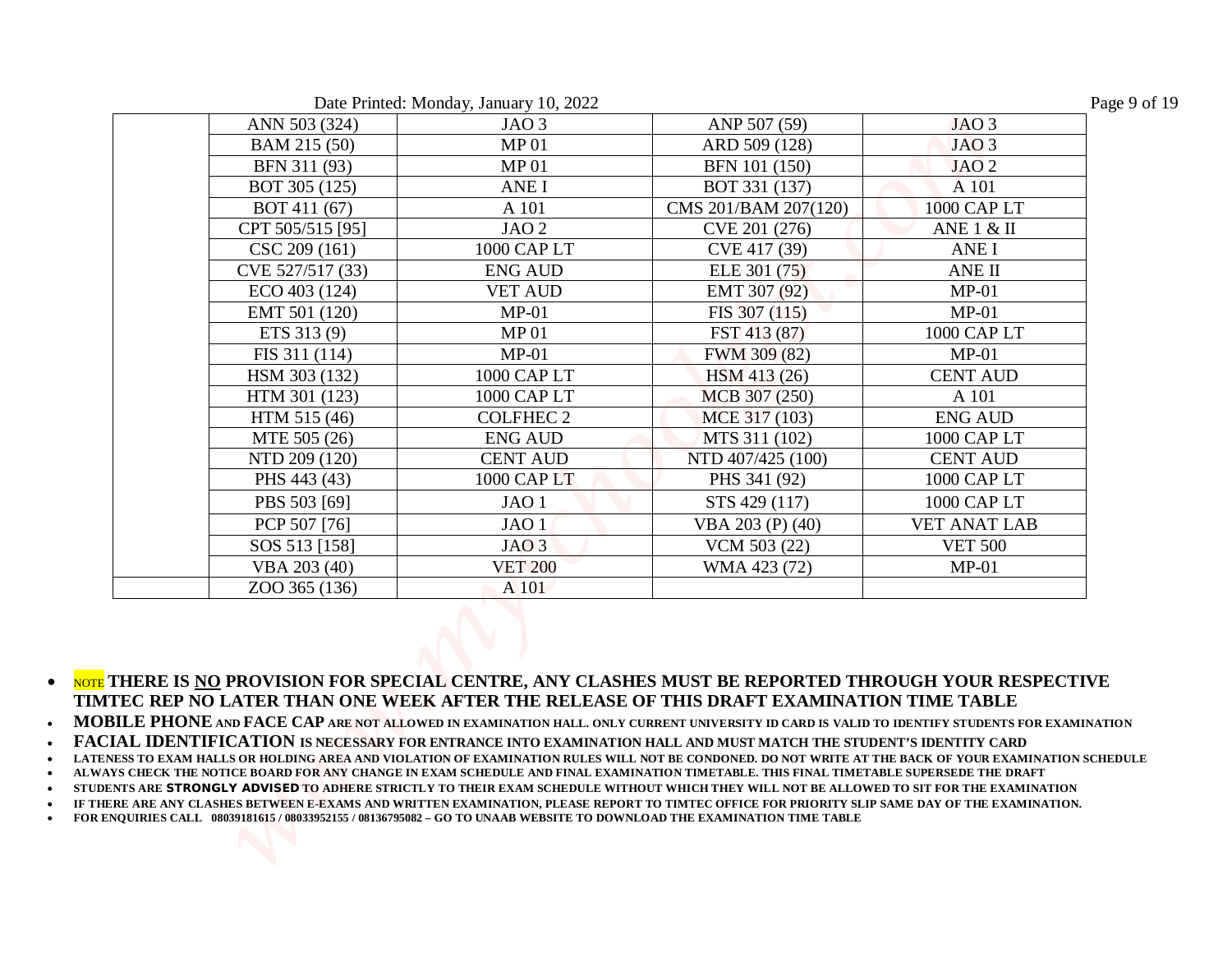|             |               | Date Printed: Monday, January 10, 2022                                 |                     | Page 10 of 19                 |
|-------------|---------------|------------------------------------------------------------------------|---------------------|-------------------------------|
| <b>DATE</b> |               | 9:00 A.M. - 12:00 NOON                                                 |                     | $2:00$ P.M. $-5:00$ P.M.      |
|             | <b>COURSE</b> | <b>VENUE</b>                                                           | <b>COURSE</b>       | <b>VENUE</b>                  |
|             | AAD 513(107)  | JAO <sub>2</sub>                                                       | ABE 303 (42)        | <b>ENG AUD</b>                |
|             | ABE 507 (11)  | <b>ANEI</b>                                                            | ACC 311 (190)       | MP <sub>01</sub>              |
|             | BAM 405(14)   | <b>VET AUD</b>                                                         | ANN 511 (63)        | JAO <sub>1</sub>              |
|             | BCH 411 (90)  | A 101                                                                  | ANP 505 (61)        | JAO <sub>1</sub>              |
|             | BFN 201 (1)   | <b>VET AUD</b>                                                         | BAM 413 (100)       | <b>BAM 400 LR, ETS 400 LR</b> |
|             | BOT 105 (76)  | A 101                                                                  | BFN 405 (2)         | MP <sub>01</sub>              |
|             | $ECO$ 365 (8) | <b>VET AUD</b>                                                         | BOT 325 (130)       | A 101                         |
|             | ELE 503 (37)  | <b>ANEI</b>                                                            | CHM 421 (86)        | 1000 CAP LT                   |
|             | ETS 211 (3)   | <b>VET AUD</b>                                                         | CSC 405 (74)        | 1000 CAP LT                   |
|             | FIS 305 (122) | $MP-01$                                                                | CVE 415/CVE 401(38) | <b>ENG AUD</b>                |
| 03/02/2022  | FST 405 (88)  | ANE II                                                                 | ELE 311 (39)        | <b>ENG AUD</b>                |
|             | FWM 305 (82)  | <b>MPL</b>                                                             | EMT 427 (1)         | MP <sub>01</sub>              |
| THURSDAY    | HSM 309 (150) | COLFHEC 1 & 3                                                          | EMT 429 (1)         | $MP-01$                       |
|             | HTM 411 (116) | <b>CENT AUD</b>                                                        | ETS 201 (143)       | <b>VET AUD</b>                |
|             | MCE 341 (226) | <b>ENG AUD</b>                                                         | FIS 501 (79)        | MP <sub>01</sub>              |
|             | MTS 241 (786) | 1000 CAP LT <sup>400</sup> , PHS LAB <sup>120</sup> , MP<br>$01^{270}$ | FWM 303 (81)        | $MP-01$                       |
|             | MTS 463 (33)  | 1000 CAP LT                                                            | HSM 313 (78)        | JAO <sub>3</sub>              |
|             | NTD 419 (68)  | <b>ANE II</b>                                                          | HTM 317 (127)       | JAO <sub>3</sub>              |
|             | VCH 603 (34)  | <b>VET 600</b>                                                         | MCB 309 (131)       | A 101                         |
|             | WMA 415 (5)   | $MP-01$                                                                | MCE 413 (42)        | <b>ENG AUD</b>                |
|             |               |                                                                        | MTE 517/523 (26)    | <b>ENG AUD</b>                |
|             |               |                                                                        | MTS 351 (89)        | 1000 CAP LT                   |
|             |               |                                                                        | NTD 213 (300)       | JAO <sub>3</sub>              |

**FACIAL IDENTIFICATION IS NECESSARY FOR ENTRANCE INTO EXAMINATION HALL AND MUST MATCH THE STUDENT'S IDENTITY CARD**

**ALWAYS CHECK THE NOTICE BOARD FOR ANY CHANGE IN EXAM SCHEDULE AND FINAL EXAMINATION TIMETABLE. THIS FINAL TIMETABLE SUPERSEDE THE DRAFT** 

**STUDENTS ARE STRONGLY ADVISED TO ADHERE STRICTLY TO THEIR EXAM SCHEDULE WITHOUT WHICH THEY WILL NOT BE ALLOWED TO SIT FOR THE EXAMINATION** 

**IF THERE ARE ANY CLASHES BETWEEN E-EXAMS AND WRITTEN EXAMINATION, PLEASE REPORT TO TIMTEC OFFICE FOR PRIORITY SLIP SAME DAY OF THE EXAMINATION.**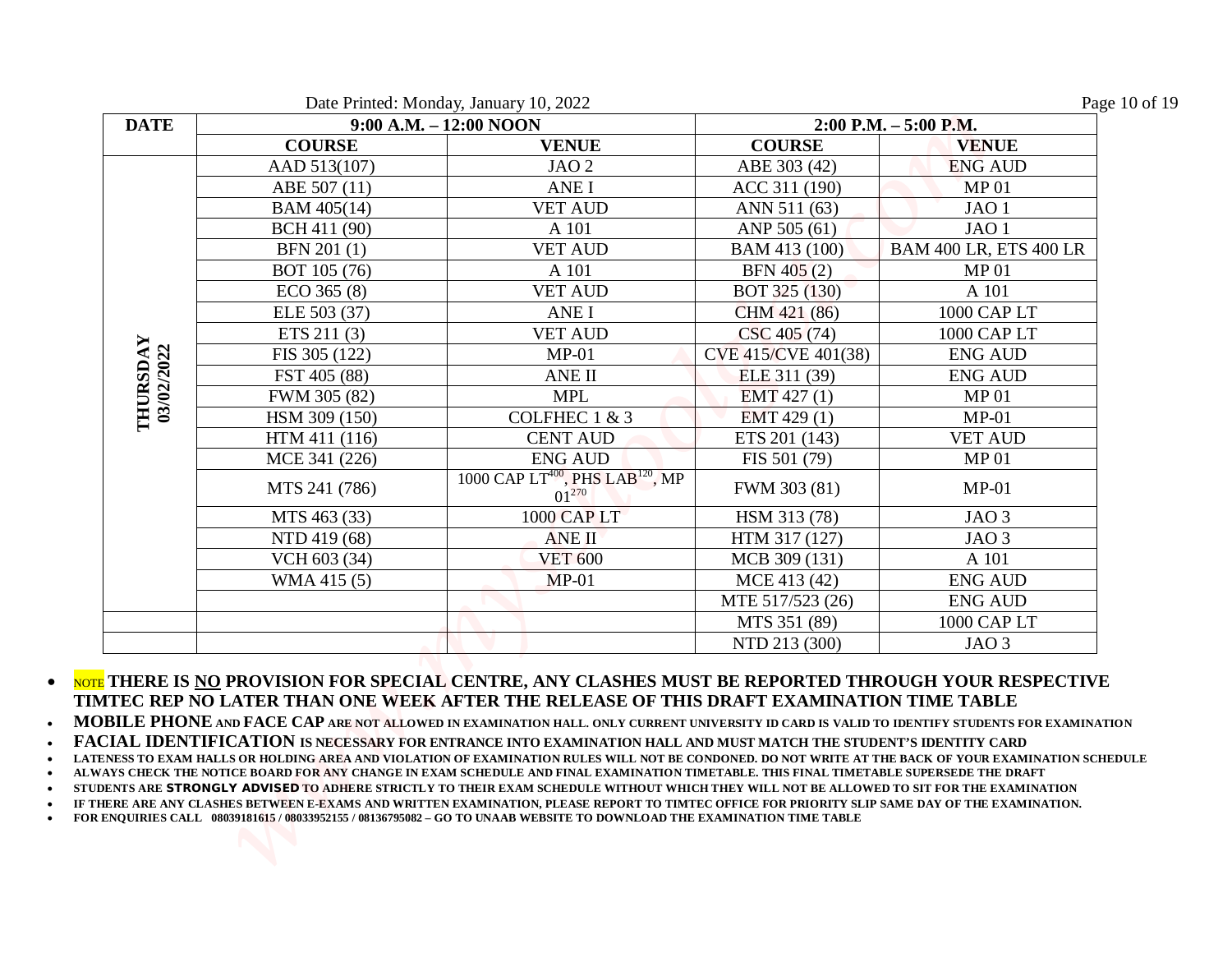|  | PHS 245 (170) | 1000 CAP LT |
|--|---------------|-------------|
|  | PRM 507 (89)  | JAO 1       |
|  | STS 481 (66)  | 1000 CAP LT |
|  | WMA 413 (76)  | $MP-01$     |
|  | ZOO 367 (124) | A 101       |

|               | Date Printed: Monday, January 10, 2022     |                    |                               |                                          |
|---------------|--------------------------------------------|--------------------|-------------------------------|------------------------------------------|
|               |                                            |                    |                               | Page 11 of 19                            |
|               |                                            |                    | PHS 245 (170)<br>PRM 507 (89) | 1000 CAP LT<br>JAO <sub>1</sub>          |
|               |                                            |                    | STS 481 (66)                  | 1000 CAP LT                              |
|               |                                            |                    | WMA 413 (76)                  | $MP-01$                                  |
|               |                                            |                    | ZOO 367 (124)                 | A 101                                    |
| <b>DATE</b>   | $9:00$ A.M. $-12:00$ A.M.<br><b>COURSE</b> | <b>VENUE</b>       | <b>COURSE</b>                 | $2:30$ P.M. $-5:30$ P.M.<br><b>VENUE</b> |
|               | ABE 517/ABE 525 (5)                        | <b>ENG AUD</b>     | AEM 513 (107)                 | JAO <sub>3</sub>                         |
|               | ACC 409 (3)                                | <b>VET AUD</b>     | ANN 501 (441)                 | JAO <sub>3</sub>                         |
|               | APH 505 (116)                              | JAO <sub>3</sub>   | BCH 415 (90)                  | A 101                                    |
| <b>FRIDAY</b> | BCH 307 (135)                              | A 101              | BFN 305 (1)                   | JAO <sub>3</sub>                         |
| 04/02/2022    | BOT 413 (67)                               | A 101              | CHM 251 (136)                 | ANE I                                    |
|               | CPT 507 [324]                              | JAO <sub>3</sub>   | ECO 361(2)                    | JAO <sub>3</sub>                         |
|               |                                            |                    | EMT 201 (114)                 | $MP-01$                                  |
|               | CSC 337/CSC 303 (116)                      | 1000 CAP LT        |                               |                                          |
|               | CVE 515 (32)                               | <b>ENG AUD</b>     | EMT 425 (47)                  | $MP-01$                                  |
|               | ECO 413 (38)                               | <b>VET AUD</b>     | FRM 515 (35)                  | $MP-01$                                  |
|               | ETS 409 (14)                               | <b>VET AUD</b>     | HSM 307 (132)                 | <b>CENT AUD</b>                          |
|               | FIS 301 (116)                              | $MP-01$            | MCB 325 (126)                 | A 101                                    |
|               | FST 407 (89)                               | <b>CENT AUD</b>    | MCE 419 (43)                  | <b>ENG AUD</b>                           |
|               | FWM 301 (82)                               | $MP-01$            | MTE 401 (43)                  | <b>ENG AUD</b>                           |
|               | HSM 443 (9)                                | <b>TEXTILE LAB</b> | MTS 201 (507)                 | 1000 CAP LT, PHS LAB, CHM<br>LAB         |

 NOTE **THERE IS NO PROVISION FOR SPECIAL CENTRE, ANY CLASHES MUST BE REPORTED THROUGH YOUR RESPECTIVE TIMTEC REP NO LATER THAN ONE WEEK AFTER THE RELEASE OF THIS DRAFT EXAMINATION TIME TABLE** 

**FACIAL IDENTIFICATION IS NECESSARY FOR ENTRANCE INTO EXAMINATION HALL AND MUST MATCH THE STUDENT'S IDENTITY CARD**

**ALWAYS CHECK THE NOTICE BOARD FOR ANY CHANGE IN EXAM SCHEDULE AND FINAL EXAMINATION TIMETABLE. THIS FINAL TIMETABLE SUPERSEDE THE DRAFT** 

**STUDENTS ARE STRONGLY ADVISED TO ADHERE STRICTLY TO THEIR EXAM SCHEDULE WITHOUT WHICH THEY WILL NOT BE ALLOWED TO SIT FOR THE EXAMINATION** 

**IF THERE ARE ANY CLASHES BETWEEN E-EXAMS AND WRITTEN EXAMINATION, PLEASE REPORT TO TIMTEC OFFICE FOR PRIORITY SLIP SAME DAY OF THE EXAMINATION.**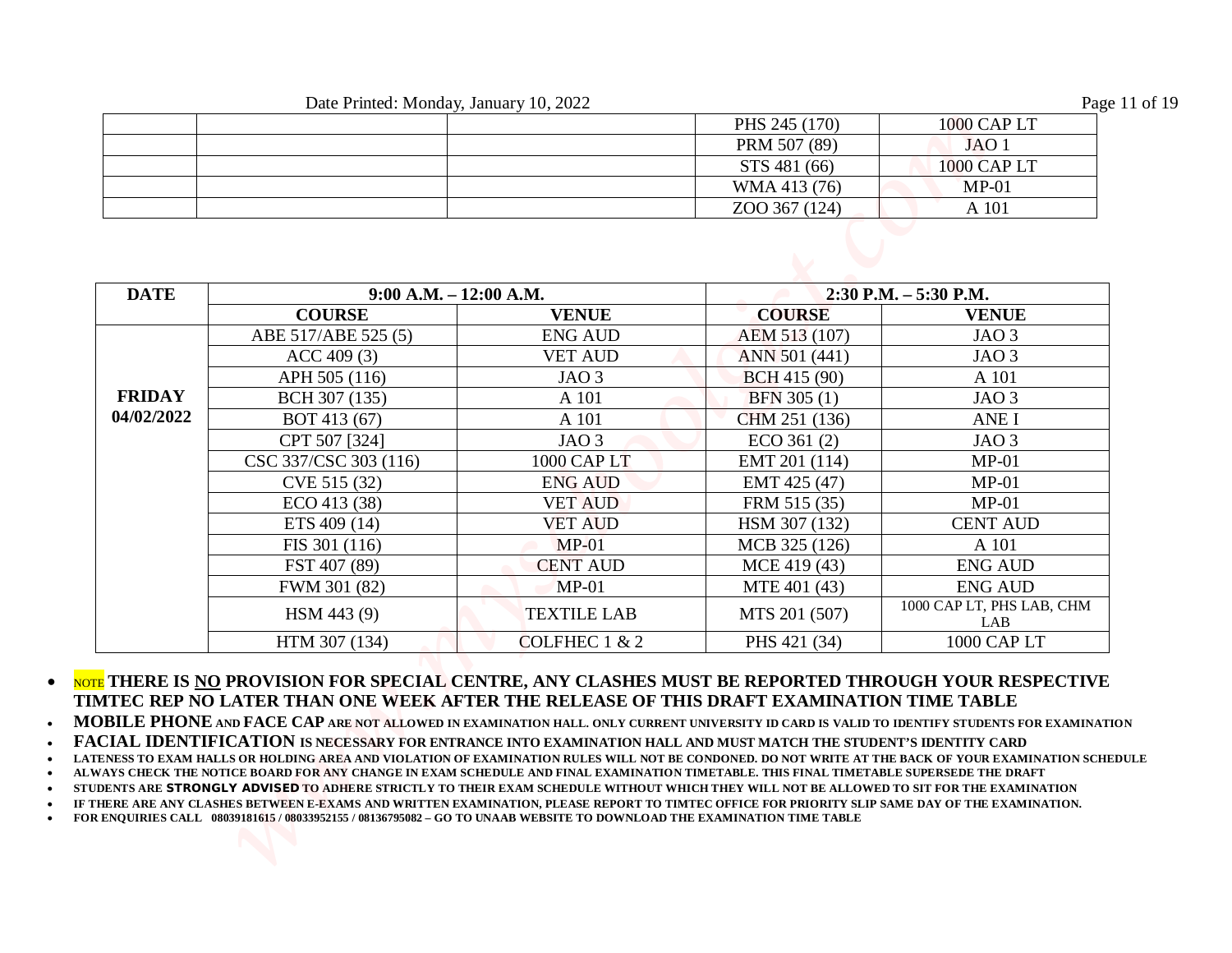Date Printed: Monday, January 10, 2022 Page 12 of 19

| $-$ we can even the context of the context $\sim$ . The context of $-$ |                  |                    | $  -$                            |
|------------------------------------------------------------------------|------------------|--------------------|----------------------------------|
| MCE 323 (101)                                                          | <b>ENG AUD</b>   | STS 281/211 (320)  | 1000 CAP LT, PHS LAB, CHM<br>LAB |
| NTD 207 (110)                                                          | <b>VET AUD</b>   | VBB 301 (30)       | <b>VET 300</b>                   |
| NTD 417 (100)                                                          | <b>CENT AUD</b>  | VCS 401 $(34)$ (P) | <b>VTH</b>                       |
| PHS 353 (89)                                                           | 1000 CAP LT      | WRM 509 (35)       | MP <sub>01</sub>                 |
| STS 461 (65)                                                           | 1000 CAP LT      | WMA 511 (60)       | MP <sub>01</sub>                 |
| VBA 501 (19)                                                           | <b>VET 500</b>   |                    |                                  |
| VCS 401 (30)                                                           | <b>VET 400</b>   |                    |                                  |
| ZOO 369 (125)                                                          | ANE <sub>1</sub> |                    |                                  |
|                                                                        |                  |                    |                                  |

|                     | Date Printed: Monday, January 10, 2022 |                                     |                              | Page 12 of 19                  |
|---------------------|----------------------------------------|-------------------------------------|------------------------------|--------------------------------|
|                     | MCE 323 (101)                          | <b>ENG AUD</b>                      | STS 281/211 (320)            | 1000 CAP LT, PHS LAB, CHM      |
|                     | NTD 207 (110)                          | <b>VET AUD</b>                      | VBB 301 (30)                 | LAB<br><b>VET 300</b>          |
|                     | NTD 417 (100)                          | <b>CENT AUD</b>                     | VCS 401 $(34)$ $(P)$         | <b>VTH</b>                     |
|                     | PHS 353 (89)                           | 1000 CAP LT                         | WRM 509 (35)                 | <b>MP01</b>                    |
|                     | STS 461 (65)                           | 1000 CAP LT                         | WMA 511 (60)                 | <b>MP01</b>                    |
|                     | VBA 501 (19)                           | <b>VET 500</b>                      |                              |                                |
|                     | VCS 401 (30)                           | <b>VET 400</b>                      |                              |                                |
|                     | ZOO 369 (125)                          | ANE <sub>1</sub>                    |                              |                                |
|                     | $9:00$ A.M. $-12:00$ NOON              |                                     |                              | $2:00$ P.M. $-5:00$ P.M.       |
|                     | <b>COURSE</b>                          | <b>VENUE</b>                        | <b>COURSE</b>                | <b>VENUE</b>                   |
|                     | ABE 411/415/417 (29)                   | <b>ENG AUD</b>                      | ABE 519 & ABE 521 (1)        | <b>ENG AUD</b>                 |
| <b>DATE</b>         | ANN 303/ANN 313 (673)                  | JAO 1, 2, 3, CPL, VET<br><b>AUD</b> | ACC 403(4)                   | 1000 CAP LT                    |
|                     | ARD 511(129)                           | <b>CAD</b>                          | AEM 517(143)                 | JAO <sub>3</sub>               |
|                     | APH 301 (5)                            | CAD                                 | APH 503 (348)                | JAO <sub>3</sub>               |
|                     | BAM 403 (39)                           | <b>VET AUD</b>                      | CHM 243 (23)                 | 1000 CAP LT                    |
|                     | BCH 427 (87)                           | A 101                               | CSC 301 (124)                | 1000 CAP LT                    |
|                     | BFN 403 (4)                            | <b>VET AUD</b>                      | CVE 529 (34)                 | <b>ENG AUD</b>                 |
|                     | BOT 415 (64)                           | A 101                               | EMT 423 (54)                 | <b>MPL</b>                     |
| 7/02/2022<br>NONDAY | CHM 331 (121)<br>CSC 403 (73)          | 1000 CAP LT<br>MP 03/04             | ETS 315 (4)<br>FIS 303 (111) | 1000 CAP LT<br><b>CENT AUD</b> |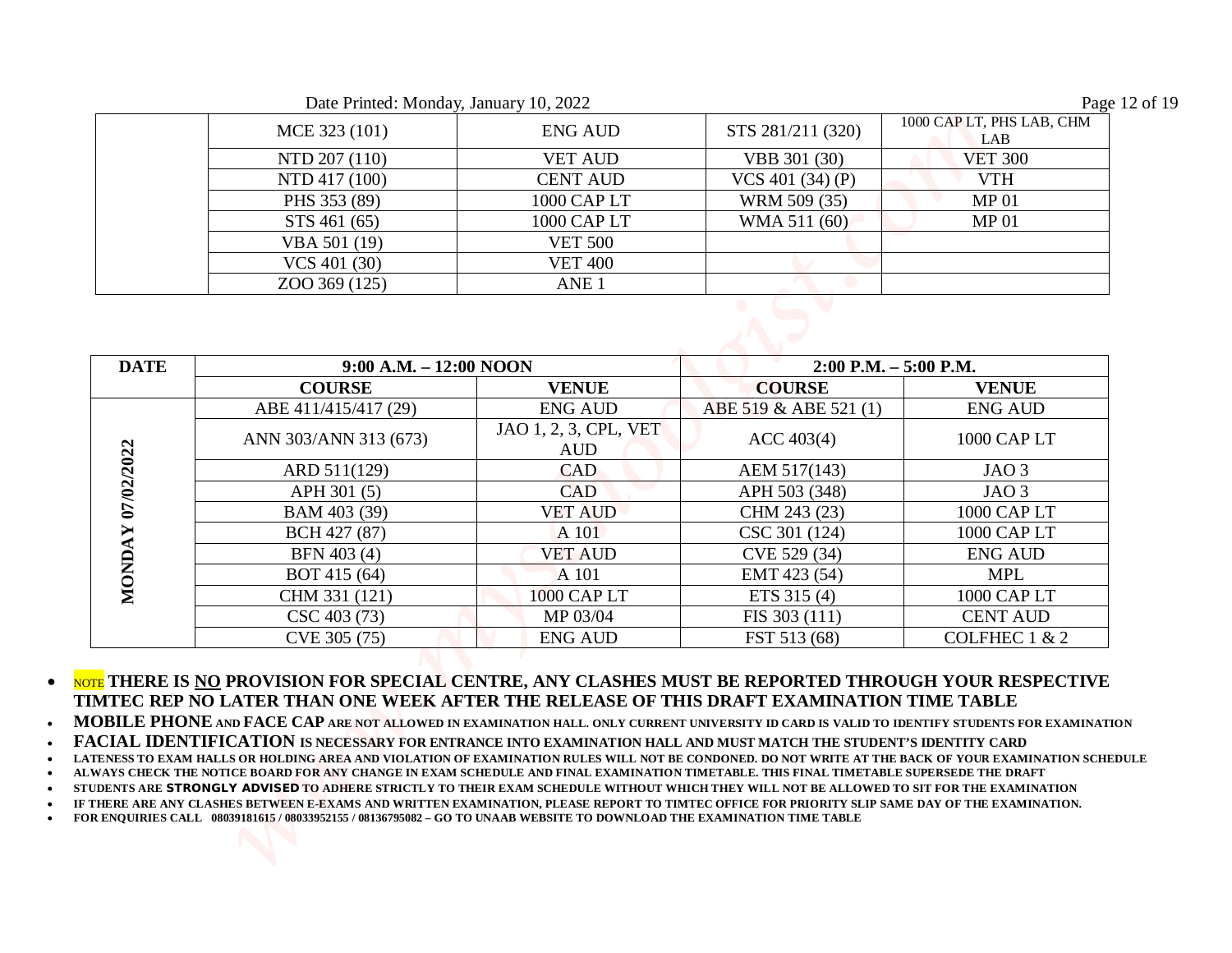|                                         | Date Printed: Monday, January 10, 2022                                     |                                                                                                                                                                                                                                                                                                                                                                                                                                                                                                                                                                                                                                                                           |                                | Page 13 of 19                                                                     |
|-----------------------------------------|----------------------------------------------------------------------------|---------------------------------------------------------------------------------------------------------------------------------------------------------------------------------------------------------------------------------------------------------------------------------------------------------------------------------------------------------------------------------------------------------------------------------------------------------------------------------------------------------------------------------------------------------------------------------------------------------------------------------------------------------------------------|--------------------------------|-----------------------------------------------------------------------------------|
|                                         | ELE 303 (75)                                                               | <b>ENG AUD</b>                                                                                                                                                                                                                                                                                                                                                                                                                                                                                                                                                                                                                                                            | FRM 503 (35)                   | <b>MPL</b>                                                                        |
|                                         | EMT 305 (94)                                                               | MP <sub>01</sub><br><b>MP01</b>                                                                                                                                                                                                                                                                                                                                                                                                                                                                                                                                                                                                                                           | FWM 307 (82)                   | <b>MP01</b><br>A 101 <sup>210</sup> , MP 01 <sup>150</sup> , ANE I <sup>120</sup> |
|                                         | FIS 511 (79)                                                               | COLFHEC 1 & 2                                                                                                                                                                                                                                                                                                                                                                                                                                                                                                                                                                                                                                                             | MCB 201 (477)<br>MCE 321 (125) | <b>ENG AUD</b>                                                                    |
|                                         | FST 409 (85)<br>HSM 201 (108)                                              | <b>ANEI</b>                                                                                                                                                                                                                                                                                                                                                                                                                                                                                                                                                                                                                                                               | NCE 103 (104)                  | <b>ENG AUD</b>                                                                    |
|                                         | HTM 407 (117)                                                              | <b>CENT AUD</b>                                                                                                                                                                                                                                                                                                                                                                                                                                                                                                                                                                                                                                                           | MTS 413 (90)                   | 1000 CAP LT                                                                       |
|                                         | MCB 409 (104)                                                              | A 101                                                                                                                                                                                                                                                                                                                                                                                                                                                                                                                                                                                                                                                                     | NTD 203 (113)                  | COLFHEC 1 & 2                                                                     |
|                                         | MCE 401/417 (45)                                                           | <b>ENG AUD</b>                                                                                                                                                                                                                                                                                                                                                                                                                                                                                                                                                                                                                                                            | PHS 413 (22)                   | 1000 CAP LT                                                                       |
|                                         | MTS 321 (100)                                                              | 1000 CAP LT                                                                                                                                                                                                                                                                                                                                                                                                                                                                                                                                                                                                                                                               | PRM 503 (90)                   | JAO <sub>3</sub>                                                                  |
|                                         | MTS 421 (29)                                                               | 1000 CAP LT                                                                                                                                                                                                                                                                                                                                                                                                                                                                                                                                                                                                                                                               | STS 317 (140)                  | 1000 CAP LT                                                                       |
|                                         | NTD 413/429 (100)                                                          | COLFHEC 1 & 3                                                                                                                                                                                                                                                                                                                                                                                                                                                                                                                                                                                                                                                             | VPM 403 (35)                   | <b>VET 400</b>                                                                    |
|                                         | PHS 357 (5)                                                                | 1000 CAP LT                                                                                                                                                                                                                                                                                                                                                                                                                                                                                                                                                                                                                                                               | WRM 511 (35)                   | $MP-01$                                                                           |
|                                         | SOS 511 [398]                                                              | JAO 1, 2 & 3                                                                                                                                                                                                                                                                                                                                                                                                                                                                                                                                                                                                                                                              | WMA 201 (115)                  | $MP-01$                                                                           |
|                                         | STS 213 (170)                                                              | 1000 CAP LT                                                                                                                                                                                                                                                                                                                                                                                                                                                                                                                                                                                                                                                               | WMA 407 (73)                   | $MP-01$                                                                           |
|                                         | VCH 501 (30)                                                               | <b>VET 500</b>                                                                                                                                                                                                                                                                                                                                                                                                                                                                                                                                                                                                                                                            | ZOO 411 (63)                   | 1000 CAP LT                                                                       |
|                                         |                                                                            |                                                                                                                                                                                                                                                                                                                                                                                                                                                                                                                                                                                                                                                                           |                                |                                                                                   |
|                                         |                                                                            |                                                                                                                                                                                                                                                                                                                                                                                                                                                                                                                                                                                                                                                                           |                                |                                                                                   |
|                                         |                                                                            |                                                                                                                                                                                                                                                                                                                                                                                                                                                                                                                                                                                                                                                                           |                                |                                                                                   |
|                                         |                                                                            |                                                                                                                                                                                                                                                                                                                                                                                                                                                                                                                                                                                                                                                                           |                                |                                                                                   |
|                                         |                                                                            |                                                                                                                                                                                                                                                                                                                                                                                                                                                                                                                                                                                                                                                                           |                                |                                                                                   |
|                                         | <b>COURSE</b>                                                              |                                                                                                                                                                                                                                                                                                                                                                                                                                                                                                                                                                                                                                                                           | <b>COURSE</b>                  |                                                                                   |
|                                         | ANS 303 (659)                                                              | JAO 2, 3, CAD                                                                                                                                                                                                                                                                                                                                                                                                                                                                                                                                                                                                                                                             | ABE 223 (473)                  | ANE 1 & II, MPL,<br>AGRIC LAB 1 & 2                                               |
|                                         | ARD 513 (125)                                                              | JAO <sub>1</sub>                                                                                                                                                                                                                                                                                                                                                                                                                                                                                                                                                                                                                                                          | ABE 413 (192)                  | <b>ENG AUD</b>                                                                    |
| <b>DATE</b><br>08/02<br>TUE<br>SDA<br>Y | WMA 303 (59)<br>WMA 409 (60)<br>ZOO 309 (129)<br>$9:00$ A.M. $-12:00$ NOON | $MP-01$<br>$MP-01$<br>A 101<br><b>VENUE</b><br>THERE IS <u>NO</u> PROVISION FOR SPECIAL CENTRE, ANY CLASHES MUST BE REPORTED THROUGH YOUR RESPECTIVE<br>IMTEC REP NO LATER THAN ONE WEEK AFTER THE RELEASE OF THIS DRAFT EXAMINATION TIME TABLE<br>[OBILE PHONE and FACE CAP are not allowed in examination hall. only current university id card is valid to identify students for examination<br>ACIAL IDENTIFICATION IS NECESSARY FOR ENTRANCE INTO EXAMINATION HALL AND MUST MATCH THE STUDENT'S IDENTITY CARD<br>TENESS TO EXAM HALLS OR HOLDING AREA AND VIOLATION OF EXAMINATION RULES WILL NOT BE CONDONED. DO NOT WRITE AT THE BACK OF YOUR EXAMINATION SCHEDULE | $2:00$ P.M. $-5:00$ P.M.       | <b>VENUE</b>                                                                      |

| Date Printed: Monday, January 10, 2022 |  |  |
|----------------------------------------|--|--|
|                                        |  |  |

| <b>DATE</b>             | $9:00$ A.M. $-12:00$ NOON |               | $2:00$ P.M. $-5:00$ P.M. |                                            |
|-------------------------|---------------------------|---------------|--------------------------|--------------------------------------------|
|                         | <b>COURSE</b>             | <b>VENUE</b>  | <b>COURSE</b>            | <b>VENUE</b>                               |
| Eã,<br>$\boldsymbol{8}$ | ANS 303 (659)             | JAO 2, 3, CAD | ABE 223 (473)            | ANE $1 \& II$ , MPL,<br>AGRIC LAB $1 \& 2$ |
|                         | ARD 513 (125)             | JAO 1         | ABE 413 (192)            | ENG AUD                                    |

- **NOTE THERE IS NO PROVISION FOR SPECIAL CENTRE, ANY CLASHES MUST BE REPORTED THROUGH YOUR RESPECTIVE TIMTEC REP NO LATER THAN ONE WEEK AFTER THE RELEASE OF THIS DRAFT EXAMINATION TIME TABLE**
- **MOBILE PHONE AND FACE CAP ARE NOT ALLOWED IN EXAMINATION HALL. ONLY CURRENT UNIVERSITY ID CARD IS VALID TO IDENTIFY STUDENTS FOR EXAMINATION**
- **FACIAL IDENTIFICATION IS NECESSARY FOR ENTRANCE INTO EXAMINATION HALL AND MUST MATCH THE STUDENT'S IDENTITY CARD**
- **LATENESS TO EXAM HALLS OR HOLDING AREA AND VIOLATION OF EXAMINATION RULES WILL NOT BE CONDONED. DO NOT WRITE AT THE BACK OF YOUR EXAMINATION SCHEDULE**
- **ALWAYS CHECK THE NOTICE BOARD FOR ANY CHANGE IN EXAM SCHEDULE AND FINAL EXAMINATION TIMETABLE. THIS FINAL TIMETABLE SUPERSEDE THE DRAFT**
- **STUDENTS ARE STRONGLY ADVISED TO ADHERE STRICTLY TO THEIR EXAM SCHEDULE WITHOUT WHICH THEY WILL NOT BE ALLOWED TO SIT FOR THE EXAMINATION**
- **IF THERE ARE ANY CLASHES BETWEEN E-EXAMS AND WRITTEN EXAMINATION, PLEASE REPORT TO TIMTEC OFFICE FOR PRIORITY SLIP SAME DAY OF THE EXAMINATION.**
- **FOR ENQUIRIES CALL 08039181615 / 08033952155 / 08136795082 GO TO UNAAB WEBSITE TO DOWNLOAD THE EXAMINATION TIME TABLE**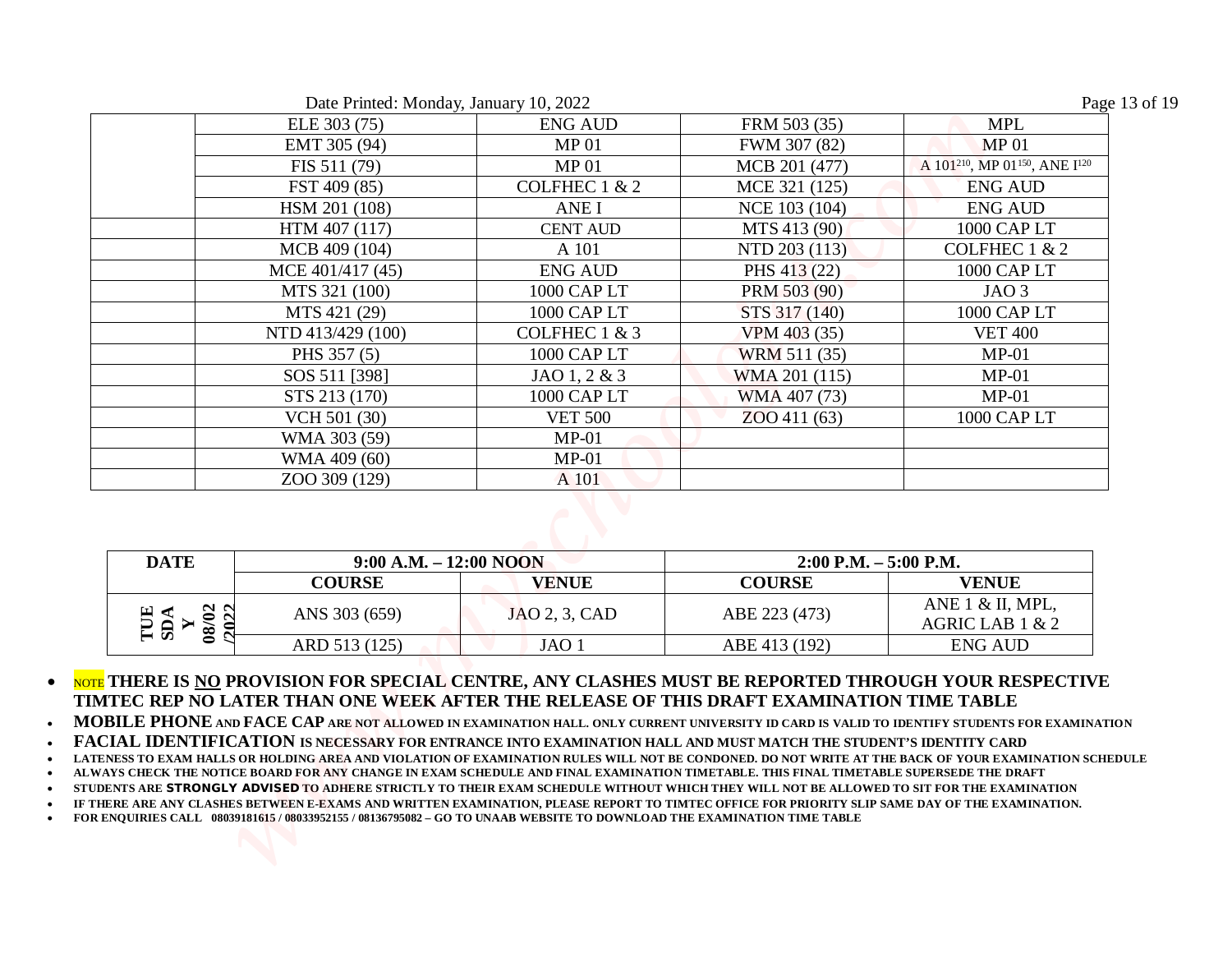| Date Printed: Monday, January 10, 2022 |  |  |  |  |
|----------------------------------------|--|--|--|--|
|----------------------------------------|--|--|--|--|

| ≻<br>⊡ A    | <b>COURSE</b><br>ABE 305 (43) | <b>VENUE</b><br><b>ENG AUD</b> | <b>COURSE</b><br>AAD 511 (107) | <b>VENUE</b><br>JAO <sub>3</sub> |
|-------------|-------------------------------|--------------------------------|--------------------------------|----------------------------------|
| <b>DATE</b> | $9:00$ A.M. $-12:00$ NOON     |                                | $2:00$ P.M. $-5:00$ P.M.       |                                  |
|             |                               |                                |                                |                                  |
|             |                               |                                |                                |                                  |
|             | WMA 301 (58)                  | MP <sub>01</sub>               |                                |                                  |
|             | VBB 201 (30)                  | <b>VET 200</b>                 |                                |                                  |
|             | VBA 303 (35)                  | <b>VET 300</b>                 | VBA 303 (P) (30)               | <b>VET ANAT LAB</b>              |
|             | STS 341 (125)                 | 1000 CAP LT                    | PHS 361 (96)                   | 1000 CAP LT                      |
|             | PHS 471 (38)                  | 1000 CAP LT                    | NTD 307 (121)                  | <b>CENT AUD</b>                  |
|             | PCP 505 [227]                 | JAO 1 & JAO 3                  | MTS 315 (90)                   | 1000 CAP LT                      |
|             | NTD 401 (230)                 | $MP-01$                        | HTM 419 (70)                   | <b>COLFHEC1</b>                  |
|             | MTS 251/261 (70)              | 1000 CAP LT                    | FWM 203 (150)                  | $MP-01$                          |
|             | MCE 201 (314)                 | ANE 1 & II, A 101              | FST 411 (79)                   | <b>COLFHEC 2</b>                 |
|             | MCB 111 (139)                 | A 101                          | FIS 505 (79)                   | $MP-01$                          |
|             | HTM 201 (145)                 | <b>COLFHEC 1, 2 &amp; 3</b>    | ETS 207 (80)                   | $MP-01$                          |
|             | HSM 317 (57)                  | <b>COLFHEC1</b>                | EMT 403 (74)                   | $MP-01$                          |
|             | ETS 405 (10)                  | <b>VET AUD</b>                 | EMT 309 (94)                   | $MP-01$                          |
|             | EMT 301 (94)                  | $MP-01$                        | ECO 253 (10)                   | <b>ENG AUD</b>                   |
|             | CSC 447/CSC 401 (72)          | MP 03/04                       | CVE 519 (7)                    | <b>ENG AUD</b>                   |
|             | CHM 301 (122)                 | 1000 CAP LT                    | CHM 415 (77)                   | 1000 CAP LT                      |
|             | BOT 417 (64)                  | A 101                          | BCH 311 (117)                  | A 101                            |
|             | BFN 409 (104)                 | <b>VET AUD</b>                 | BAM 313/BAM 211 (7)            | <b>ENG AUD</b>                   |
|             | BCH 401 (87)                  | A 101                          | ANP 511 (59)                   | JAO <sub>2</sub>                 |
|             | BAM 417 (15)                  | <b>VET AUD</b>                 | ANN 505 (89)                   | JAO <sub>2</sub>                 |

| <b>DATE</b> |               | $9:00$ A.M. $-12:00$ NOON | $2:00$ P.M. $-5:00$ P.M.  |              |
|-------------|---------------|---------------------------|---------------------------|--------------|
|             | <b>COURSE</b> | <b>VENUE</b>              | <b>COURSE</b>             | <b>VENUE</b> |
| ີ ⊑≀ ≙      | ABE 305 (43)  | <b>ENG AUD</b>            | 107<br>AAD51 <sub>1</sub> | JAO 3        |

 $\bullet$  Note there is <u>no</u> provision for special centre, any clashes must be reported through your respective **TIMTEC REP NO LATER THAN ONE WEEK AFTER THE RELEASE OF THIS DRAFT EXAMINATION TIME TABLE** 

**MOBILE PHONE AND FACE CAP ARE NOT ALLOWED IN EXAMINATION HALL. ONLY CURRENT UNIVERSITY ID CARD IS VALID TO IDENTIFY STUDENTS FOR EXAMINATION** 

**FACIAL IDENTIFICATION IS NECESSARY FOR ENTRANCE INTO EXAMINATION HALL AND MUST MATCH THE STUDENT'S IDENTITY CARD**

**LATENESS TO EXAM HALLS OR HOLDING AREA AND VIOLATION OF EXAMINATION RULES WILL NOT BE CONDONED. DO NOT WRITE AT THE BACK OF YOUR EXAMINATION SCHEDULE** 

**ALWAYS CHECK THE NOTICE BOARD FOR ANY CHANGE IN EXAM SCHEDULE AND FINAL EXAMINATION TIMETABLE. THIS FINAL TIMETABLE SUPERSEDE THE DRAFT** 

**STUDENTS ARE STRONGLY ADVISED TO ADHERE STRICTLY TO THEIR EXAM SCHEDULE WITHOUT WHICH THEY WILL NOT BE ALLOWED TO SIT FOR THE EXAMINATION** 

**IF THERE ARE ANY CLASHES BETWEEN E-EXAMS AND WRITTEN EXAMINATION, PLEASE REPORT TO TIMTEC OFFICE FOR PRIORITY SLIP SAME DAY OF THE EXAMINATION.**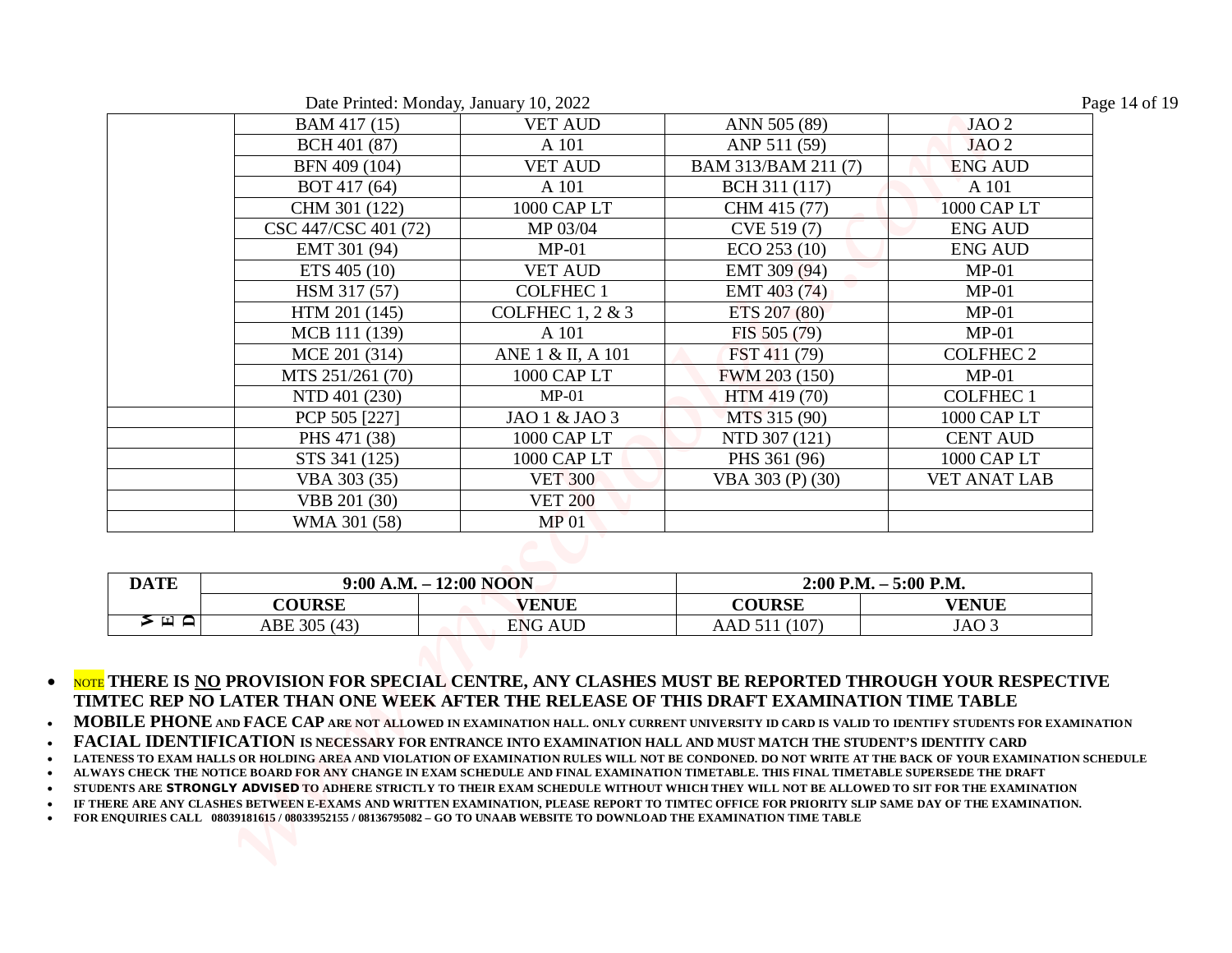Date Printed: Monday, January 10, 2022

| Page 15 of 19 |  |  |
|---------------|--|--|
|---------------|--|--|

|                        | Date Printed: Monday, January 10, 2022                                                                                                                                              |                              |                  |
|------------------------|-------------------------------------------------------------------------------------------------------------------------------------------------------------------------------------|------------------------------|------------------|
| ACC 407 (14)           | <b>COLFHEC1</b>                                                                                                                                                                     | ABE 443 (190)                | <b>ENG AUD</b>   |
| APH 311 (1738)         | JAO 1 <sup>200</sup> , JAO 2 <sup>200</sup> , JAO 3 <sup>500</sup> , CAD <sup>250</sup> ,<br>CPL <sup>90</sup> , ENG AUD <sup>200</sup> , MP 01 <sup>200</sup> , AGRIC<br>LAB 1 & 2 | APH 509 (205)                | JAO <sub>3</sub> |
| BAM 411 (16)           | <b>VET AUD</b>                                                                                                                                                                      | BAM 305 (6)                  | JAO <sub>3</sub> |
| BFN 407 (3)            | <b>VET AUD</b>                                                                                                                                                                      | BCH 323 (117)                | A 101            |
| BOT 327 (136)          | A 101                                                                                                                                                                               | CHM 443 (84)                 | 1000 CAP LT      |
| CHM 307 (117)          | 1000 CAP LT                                                                                                                                                                         | CPT 509 (92)                 | JAO <sub>2</sub> |
| CSC 435/CSC 415 (68)   | 1000 CAP LT                                                                                                                                                                         | CSC 305 (119)                | A 101            |
| CVE 513 / CVE 511 (32) | <b>CENT AUD</b>                                                                                                                                                                     | ECO 307/ECO 357 (20)         | JAO <sub>3</sub> |
| ECO 407 (128)          | <b>VET AUD</b>                                                                                                                                                                      | ELE 201 (283)                | ANE 1 & II, MPL  |
| ELE 307 (94)           | <b>DENT AUD</b>                                                                                                                                                                     | EMT 417 (74)                 | $MP-01$          |
| EMT 303 (94)           | $MP-01$                                                                                                                                                                             | ETS 205 (34)                 | JAO <sub>3</sub> |
| ETS 407 (12)           | <b>COLFHEC1</b>                                                                                                                                                                     | FRM 513 (34)                 | <b>MP01</b>      |
| FST 511 (12)           | <b>COLFHEC1</b>                                                                                                                                                                     | HRT 509 [141]                | JAO <sub>3</sub> |
| HSM 417 (26)           | <b>COLFHEC1</b>                                                                                                                                                                     | HTM 313 (122)                | CENT AUD, MPL    |
| MCB 207 (131)          | A 101                                                                                                                                                                               | MTS 405 (35)                 | 1000 CAP LT      |
| MCE 101 (400)          |                                                                                                                                                                                     | NTD 301 (350)                | 1000 CAP LT      |
|                        | ANE 1, ANE II, MPL<br>1000 CAP LT                                                                                                                                                   |                              | JAO <sub>2</sub> |
| MTS 363/371 (50)       |                                                                                                                                                                                     | SOS 517 [84]                 |                  |
| NTD 205 (120)          | COLFHEC $2 & 3$                                                                                                                                                                     | STS 225 (158)                | $MP-01$          |
| PHS 451 (6)            | 1000 CAP LT                                                                                                                                                                         | VCM 401 $(40)$ (P)           | <b>VET FARM</b>  |
| STS 351 (125)          | 1000 CAP LT                                                                                                                                                                         | VCS 501 (40)<br>WMA 513 (70) | <b>VET 500</b>   |
| VCM 401 (34)           | <b>VET 400</b>                                                                                                                                                                      |                              | MP <sub>01</sub> |
| WMA 401 (77)           | $MP-01$                                                                                                                                                                             | ZOO 101 (74)                 | A 101            |

**MOBILE PHONE AND FACE CAP ARE NOT ALLOWED IN EXAMINATION HALL. ONLY CURRENT UNIVERSITY ID CARD IS VALID TO IDENTIFY STUDENTS FOR EXAMINATION** 

**FACIAL IDENTIFICATION IS NECESSARY FOR ENTRANCE INTO EXAMINATION HALL AND MUST MATCH THE STUDENT'S IDENTITY CARD**

**LATENESS TO EXAM HALLS OR HOLDING AREA AND VIOLATION OF EXAMINATION RULES WILL NOT BE CONDONED. DO NOT WRITE AT THE BACK OF YOUR EXAMINATION SCHEDULE** 

**ALWAYS CHECK THE NOTICE BOARD FOR ANY CHANGE IN EXAM SCHEDULE AND FINAL EXAMINATION TIMETABLE. THIS FINAL TIMETABLE SUPERSEDE THE DRAFT** 

**STUDENTS ARE STRONGLY ADVISED TO ADHERE STRICTLY TO THEIR EXAM SCHEDULE WITHOUT WHICH THEY WILL NOT BE ALLOWED TO SIT FOR THE EXAMINATION** 

**IF THERE ARE ANY CLASHES BETWEEN E-EXAMS AND WRITTEN EXAMINATION, PLEASE REPORT TO TIMTEC OFFICE FOR PRIORITY SLIP SAME DAY OF THE EXAMINATION.**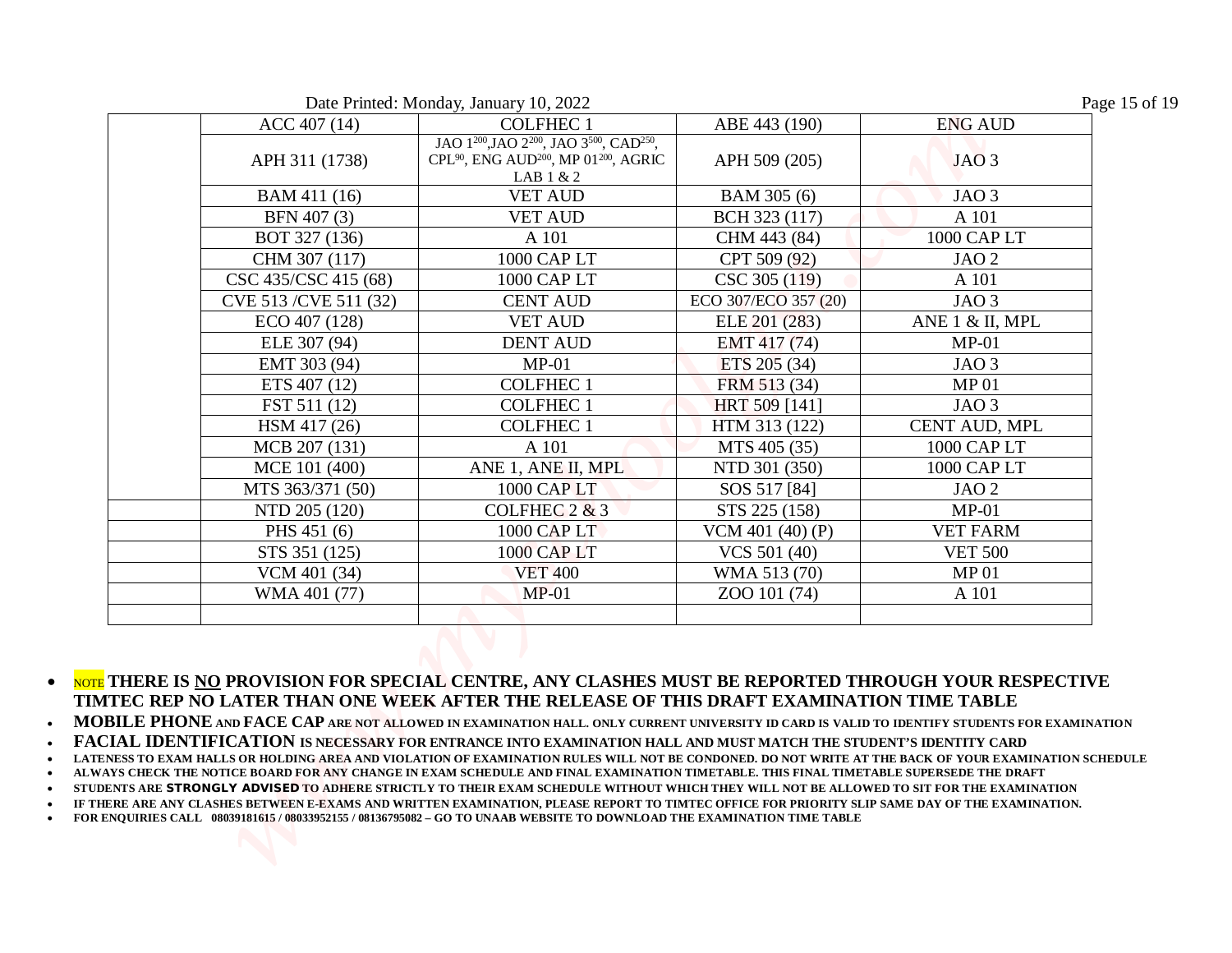|                        |                       | Date Printed: Monday, January 10, 2022 |                 |                 |
|------------------------|-----------------------|----------------------------------------|-----------------|-----------------|
|                        |                       |                                        |                 |                 |
| <b>DATE</b>            | <b>COURSE</b>         | <b>VENUE</b>                           | <b>COURSE</b>   | <b>VENUE</b>    |
|                        | ABE 201 (279)         | ANE I & II, MPL                        | ABE 407 (35)    | <b>ANEI</b>     |
|                        | ABE 321/AGE 321 (246) | ENG AUD, JAO 2                         | ABG 311 (657)   | JAO 1 & 3       |
|                        | ABG 509 (73)          | JAO <sub>3</sub>                       | BAM 301(4)      | 1000 CAP LT     |
|                        | ARD 401 (29)          | JAO <sub>3</sub>                       | BOT 215 (105)   | 1000 CAP LT     |
|                        | ARD 515 (126)         | JAO <sub>3</sub>                       | CHM 433 (83)    | <b>CHM LAB</b>  |
|                        | ANN 515 (15)          | JAO <sub>2</sub>                       | CSC 309 (72)    | MP 03/04        |
|                        | ANN 517 (10)          | JAO <sub>2</sub>                       | $ECO$ 351 $(2)$ | 1000 CAP LT     |
|                        | ANP 501 (64)          | JAO <sub>3</sub>                       | ELE 203 (270)   | ENG AUD, ANE 1  |
|                        | BCH 425 (87)          | A 101                                  | FST 509 (22)    | <b>CENT AUD</b> |
| THURSDAY<br>10/02/2022 | BFN 301 (2)           | 1000 CAP LT                            | HSM 423 (26)    | <b>CENT AUD</b> |
|                        | BOT 405 (76)          | A 101                                  | HTM 417 (61)    | <b>CENT AUD</b> |
|                        | CHM 303 (120)         | 1000 CAP LT                            | NTD 415 (100)   | COLFHEC 1 & 3   |
|                        | CSC 407 (71)          | 1000 CAP LT                            | MTS 343 (65)    | <b>MPL</b>      |
|                        | ELE 305 (119)         | <b>ENG AUD</b>                         | PHS 383 (81)    | 1000 CAP LT     |
|                        | EMT 407 (28)          | MP <sub>01</sub>                       | STS 381 (150)   | 1000 CAP LT     |
|                        | ETS 307 (8)           | 1000 CAP LT                            | VBP 301 (40)    | <b>VET 300</b>  |
|                        | FST 305 (312)         | MP <sub>01</sub>                       | WMA 411 (75)    | <b>MPL</b>      |
|                        | HSM 321 (182)         | CENT AUD, COLFHEC 2                    |                 |                 |
|                        | PBS 505 [75]          | JAO <sub>3</sub>                       |                 |                 |
|                        | PHS 231 (145)         | 1000 CAP LT                            |                 |                 |
|                        | PHS 473 (43)          | 1000 CAP LT                            |                 |                 |
|                        | ZOO 203 (119)         | A 101                                  |                 |                 |

 $\bullet$  Note there is <u>no</u> provision for special centre, any clashes must be reported through your respective **TIMTEC REP NO LATER THAN ONE WEEK AFTER THE RELEASE OF THIS DRAFT EXAMINATION TIME TABLE** 

**MOBILE PHONE AND FACE CAP ARE NOT ALLOWED IN EXAMINATION HALL. ONLY CURRENT UNIVERSITY ID CARD IS VALID TO IDENTIFY STUDENTS FOR EXAMINATION** 

**FACIAL IDENTIFICATION IS NECESSARY FOR ENTRANCE INTO EXAMINATION HALL AND MUST MATCH THE STUDENT'S IDENTITY CARD**

**LATENESS TO EXAM HALLS OR HOLDING AREA AND VIOLATION OF EXAMINATION RULES WILL NOT BE CONDONED. DO NOT WRITE AT THE BACK OF YOUR EXAMINATION SCHEDULE** 

**ALWAYS CHECK THE NOTICE BOARD FOR ANY CHANGE IN EXAM SCHEDULE AND FINAL EXAMINATION TIMETABLE. THIS FINAL TIMETABLE SUPERSEDE THE DRAFT** 

**STUDENTS ARE STRONGLY ADVISED TO ADHERE STRICTLY TO THEIR EXAM SCHEDULE WITHOUT WHICH THEY WILL NOT BE ALLOWED TO SIT FOR THE EXAMINATION** 

**IF THERE ARE ANY CLASHES BETWEEN E-EXAMS AND WRITTEN EXAMINATION, PLEASE REPORT TO TIMTEC OFFICE FOR PRIORITY SLIP SAME DAY OF THE EXAMINATION.**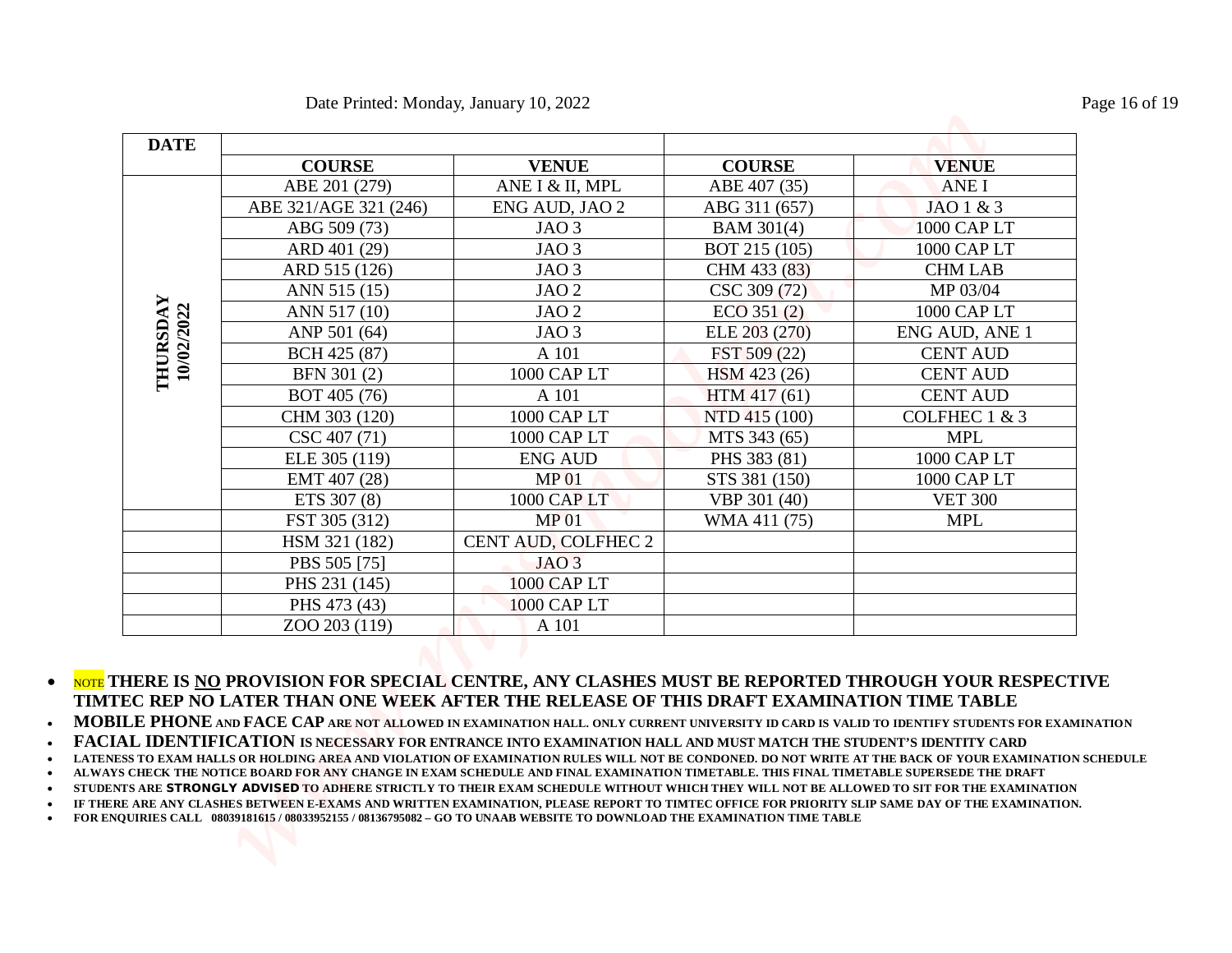|                      |                        | Date Printed: Monday, January 10, 2022                                                                                                      |                          |                      |
|----------------------|------------------------|---------------------------------------------------------------------------------------------------------------------------------------------|--------------------------|----------------------|
| <b>DATE</b>          |                        | $9:00$ A.M. $-12:00$ NOON                                                                                                                   | $2:30$ P.M. $-5:30$ P.M. |                      |
|                      | <b>COURSE</b>          | <b>VENUE</b>                                                                                                                                | <b>COURSE</b>            | <b>VENUE</b>         |
|                      | ABE 403 (31)           | <b>ENG AUD</b>                                                                                                                              | ABG 501 (442)            | JAO <sub>3</sub>     |
|                      | ABG 301/ABG 321 (1607) | JAO 1 <sup>200</sup> , JAO 2 <sup>200</sup> & JAO 35 <sup>00</sup> , CAD <sup>250</sup> ,<br>CPL $^{80}$ , MP 01 $^{400}$ , AGRIC LAB 1 & 2 | AEM 507 (108)            | CAD                  |
|                      | BCH 309 (118)          | <b>BIO LAB</b>                                                                                                                              | BCH 421 (87)             | A 101                |
|                      | BOT 329 (123)          | A 101                                                                                                                                       | BOT 409 (67)             | A 101                |
|                      | CHM 313 (117)          | 1000 CAP LT                                                                                                                                 | CHM 241 (1)              | <b>CHM LAB</b>       |
|                      | CSC 271/251/351 (166)  | 1000 CAP LT                                                                                                                                 | CHM 233 (90)             | <b>CHM LAB</b>       |
| FRIDAY<br>11/02/2020 | CVE 521 (3)            | <b>ENG AUD</b>                                                                                                                              | CHM 333 (28)             | <b>CHM LAB</b>       |
|                      | $ECO$ 363 $(3)$        | 1000 CAP LT                                                                                                                                 | CHM 423 (1)              | <b>CHM LAB</b>       |
|                      | ETS 303 (8)            | 1000 CAP LT                                                                                                                                 | CSC 443/CSC 409 (74)     | 1000 CAP LT          |
|                      | FST 507 (134)          | CENT AUD, COLFHEC 1                                                                                                                         | CVE 421 (2)              | <b>MP01</b>          |
|                      | HSM 431 (26)           | <b>COLFHEC1</b>                                                                                                                             | EMT 511 (74)             | $MP-01$              |
|                      | HTM 513 (46)           | <b>COLFHEC1</b>                                                                                                                             | FWM 315 (234)            | $MP-01$              |
|                      | MCE 205 (497)          | ENG AUD, ANE I & II                                                                                                                         | HRT 501 [392]            | JAO 1 & 2            |
|                      | MCE 415 (40)           | <b>MP01</b>                                                                                                                                 | HTM 315 (127)            | <b>CENT AUD</b>      |
|                      | MTS 401 (2)            | 1000 CAP LT                                                                                                                                 | MCB 411 (105)            | A 101                |
|                      | MTS 461 (33)           | 1000 CAP LT                                                                                                                                 | MCE 325 (88)             | ANE II               |
|                      | PHS 463 (3)            | 1000 CAP LT                                                                                                                                 | MTS 213 (329)            | 1000 CAP LT          |
|                      | STS 451 (120)          | <b>1000 CAP LT</b>                                                                                                                          | VBA 201 (40) (P)         | <b>VET ANAT LAB</b>  |
|                      | VBA 201 (40)           | <b>VET 200</b>                                                                                                                              | VCM 501 (34)             | <b>VET 500</b>       |
|                      | VPT 401 (40)           | <b>VET 400</b>                                                                                                                              | VPT 401 (P)(40)          | <b>VET PATHO LAB</b> |
|                      | ZOO 363 (160)          | A 101                                                                                                                                       | ZOO 261 (200)            | A 101, ANE 1         |

**MOBILE PHONE AND FACE CAP ARE NOT ALLOWED IN EXAMINATION HALL. ONLY CURRENT UNIVERSITY ID CARD IS VALID TO IDENTIFY STUDENTS FOR EXAMINATION** 

**FACIAL IDENTIFICATION IS NECESSARY FOR ENTRANCE INTO EXAMINATION HALL AND MUST MATCH THE STUDENT'S IDENTITY CARD**

**LATENESS TO EXAM HALLS OR HOLDING AREA AND VIOLATION OF EXAMINATION RULES WILL NOT BE CONDONED. DO NOT WRITE AT THE BACK OF YOUR EXAMINATION SCHEDULE** 

**ALWAYS CHECK THE NOTICE BOARD FOR ANY CHANGE IN EXAM SCHEDULE AND FINAL EXAMINATION TIMETABLE. THIS FINAL TIMETABLE SUPERSEDE THE DRAFT** 

**STUDENTS ARE STRONGLY ADVISED TO ADHERE STRICTLY TO THEIR EXAM SCHEDULE WITHOUT WHICH THEY WILL NOT BE ALLOWED TO SIT FOR THE EXAMINATION** 

**IF THERE ARE ANY CLASHES BETWEEN E-EXAMS AND WRITTEN EXAMINATION, PLEASE REPORT TO TIMTEC OFFICE FOR PRIORITY SLIP SAME DAY OF THE EXAMINATION.**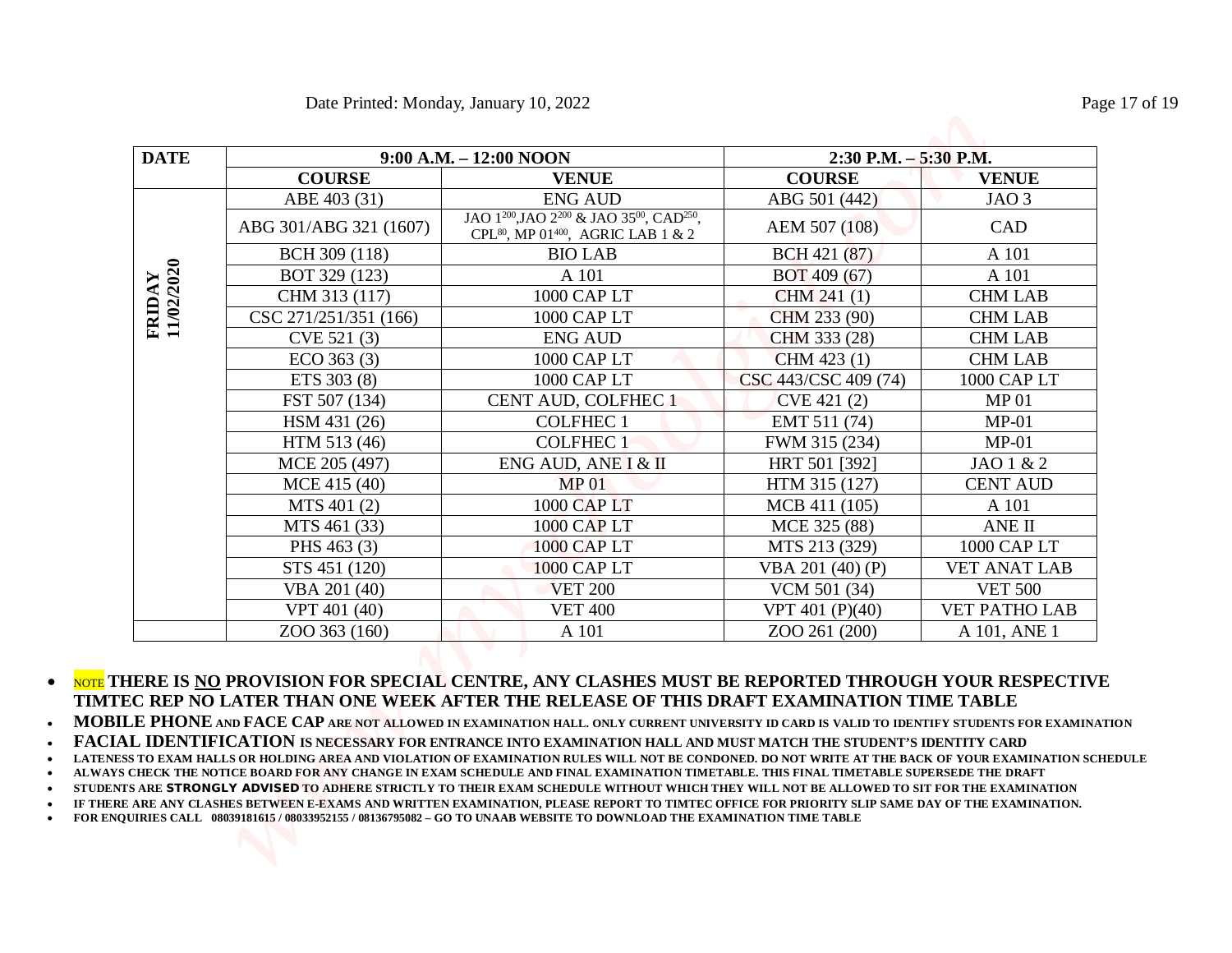|                          | Date Printed: Monday, January 10, 2022           |                 | Page 18 of 19             |
|--------------------------|--------------------------------------------------|-----------------|---------------------------|
|                          | LIST OF VENUES AND THEIR EXAMINATION CAPACITY    |                 |                           |
|                          |                                                  | <b>EXAM</b>     |                           |
| <b>BUILDING</b>          | <b>VENUE</b>                                     | <b>CAPACITY</b> |                           |
| <b>OYEBADE LIPEDE</b>    | MP 01-OBA LIPEDE MULTIPURPOSE HALLS              | 400             |                           |
| <b>MULTIPURPOSE</b>      | MP 02-OBA LIPEDE MULTIPURPOSE HALLS              | 200             |                           |
|                          | R 205 - COLPLANT 1ST FLOOR (SPECIAL CENT AUDRE)  | 25              |                           |
| <b>COLPLANT</b>          | R 206 - COLPLANT 1ST FLOOR (SPECIAL CENT AUDRE)  | 25              |                           |
|                          | CPL - COLPLANT AUDITORIUM                        | 100             |                           |
| <b>COLBIOS</b>           | A 101 - COLBIOS AUDITORIUM                       | 160             |                           |
| <b>COLANIM</b>           | CAD - COLANIM AUDITORIUN, COLANIM                | 200             |                           |
| <b>JULIUS A. OKOJIE</b>  | JAO 1 - JULIUS AM1OBA LECTURE THEATRE            | 200             |                           |
| <b>LECTURE THEATRE</b>   | JAO 2 - JULIUS AM1OBA LECTURE THEATRE            | 200             |                           |
|                          | JAO 3 - JULIUS AM1OBA LECTURE THEATRE            | 400             |                           |
| <b>CHIEF TONY ANENIH</b> | ANE 1 - TONY ANENIH LECTURE THEATRE              | 130             |                           |
| <b>MULTIPURPOSE</b>      | ANE 2- TONY ANENIH LECTURE THEATRE               | 130             |                           |
|                          |                                                  |                 |                           |
| <b>COLENG</b>            | ENG-AUD [ENGINEERING AUDITORIUM                  | 200             |                           |
|                          | A 105 - COLERM GROUND FLOOR                      | 50              |                           |
| <b>COLERM</b>            | A110 - COLERM GROUND FLOOR                       | 55              |                           |
|                          | A201 - COLERM 1ST FLOOR                          | 26              |                           |
|                          | A215 - COLERM 1ST FLOOR                          | 26              |                           |
|                          | VET 200 - COLVET                                 | 90              |                           |
|                          | VET 300 - COLVET                                 | 80              |                           |
|                          | VET 400 - COLVET                                 | 80              |                           |
| <b>COLVET</b>            | VET 500 - COLVET                                 | 60              |                           |
|                          | VET 600 - COLVET                                 | 60              |                           |
|                          | <b>VET LAB - COLVET</b>                          | 25              |                           |
|                          | VET-AUD - COLVET                                 | 110             |                           |
|                          | RC 101 - COLAMRUD GROUND FLOOR<br>$\blacksquare$ | 50              |                           |
|                          | RC 102 - COLAMRUD GROUND FLOOR                   | 50              |                           |
| <b>COLAMRUD</b>          | $RC 201 - COLAMRUD 1ST FLOOR$                    | 50              |                           |
|                          | RC 202-COLAMRUD 1ST FLOOR                        | 50              |                           |
|                          | RC 203-COLAMRUD 1ST FLOOR                        | 90              |                           |
|                          | <b>COLFHEC1</b>                                  | 60              |                           |
| <b>COLFHEC</b>           | <b>COLFHEC 2</b>                                 | 60              |                           |
|                          | Date Printed: Monday January 10 2022             |                 | P <sub>309</sub> 18 of 19 |

Date Printed: Monday, January 10, 2022 Page 18 of 19